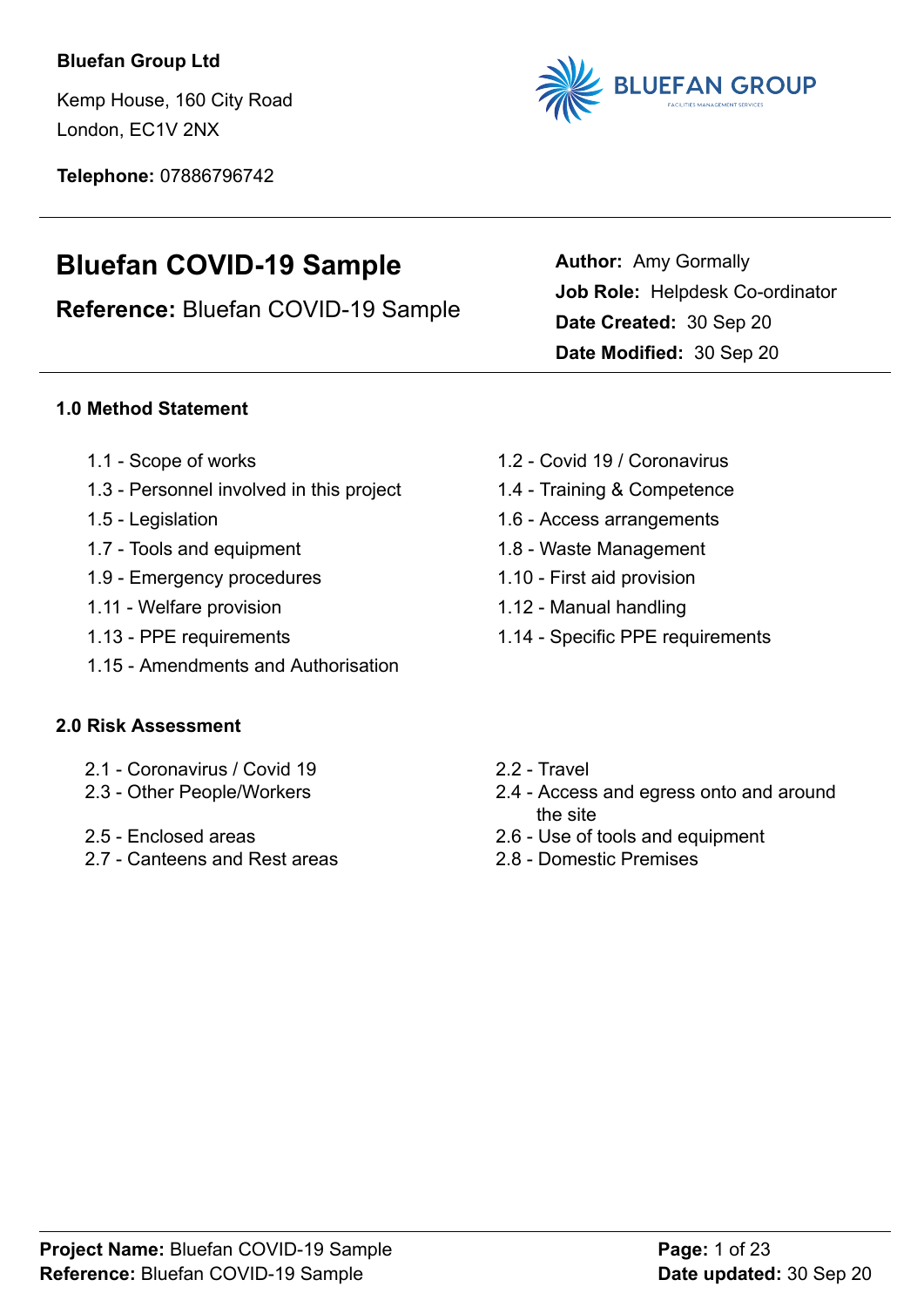### **Bluefan Group Ltd**

Kemp House, 160 City Road London, EC1V 2NX



**Telephone:** 07886796742

# **1.0 Method Statement**

## **Project: Bluefan COVID-19 Sample**

**Reference:** Bluefan COVID-19 Sample

**Site Address:**

Let

All of our Futures

Be a

Safe and happy

One

**Principal Designer:** Bluefan Group **Principal Contractor:** Bluefan Group

**Start date:** 03 Oct 20 **End date:** 31 Dec 20 **Works Supervisor:** Bluefan COVID-19 Sample **Works Supervisor phone:** 02078877665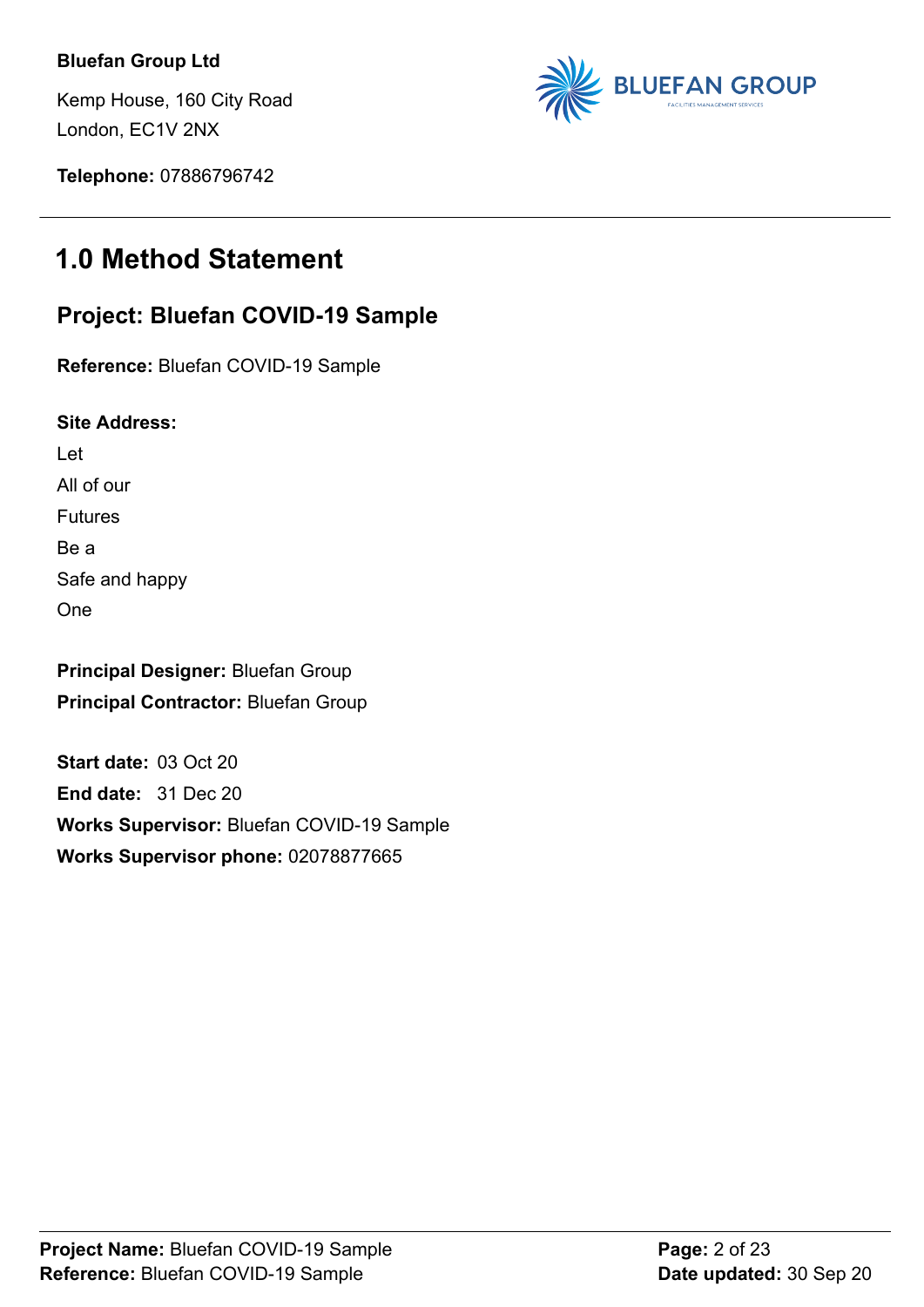# <span id="page-2-0"></span>**1.1 Scope of works**

This is a sample set of RAMS to demonstrate our COVID-19 Risk Assessment

# <span id="page-2-1"></span>**1.2 Covid 19 / Coronavirus**

Due to the ongoing Covid19 / Coronavirus pandemic, we have included Covid 19/Coronavirus as we consider this to be a significant risk to our workforce. An assumption has been made that the Principal Contractor is wholly compliant with the Site Operating Procedures issued by the Construction Leadership Council.

Specific details of how the site is managing Covid 19 / Coronavirus are detailed within the Construction phase plan developed and managed by the Principal Contractor.

As a company (Including all sub-contractors), we shall comply with all site rules implemented by the Principal Contractor to control Covid 19 / Coronavirus on their site.

## <span id="page-2-2"></span>**1.3 Personnel involved in this project**

The following persons will be working on site throughout this project:

# <span id="page-2-3"></span>**1.4 Training & Competence**

All Company operatives are competent and sufficiently trained to carry out the tasks that are required as part of the project.

# <span id="page-2-4"></span>**1.5 Legislation**

•

### **Associated legislation:**

- Health and Safety at Work Act 1974.
- Environmental Protection Act 1990.
- Reporting of Injuries, Diseases and Dangerous Occurrence Regulations 2013.
- Construction (Design and Management Regulations) 2015.
- Provision and Use of Work Equipment Regulations 1998.
- First Aid at Work Regulations 1981.
- Personal Protective Equipment at Work Regulations 1992.
- Health and Safety (Signs and Signals) Regulations 1996.
- The Workplace (Health, Safety and Welfare) Regulations 1992.
- Coronavirus Act 2020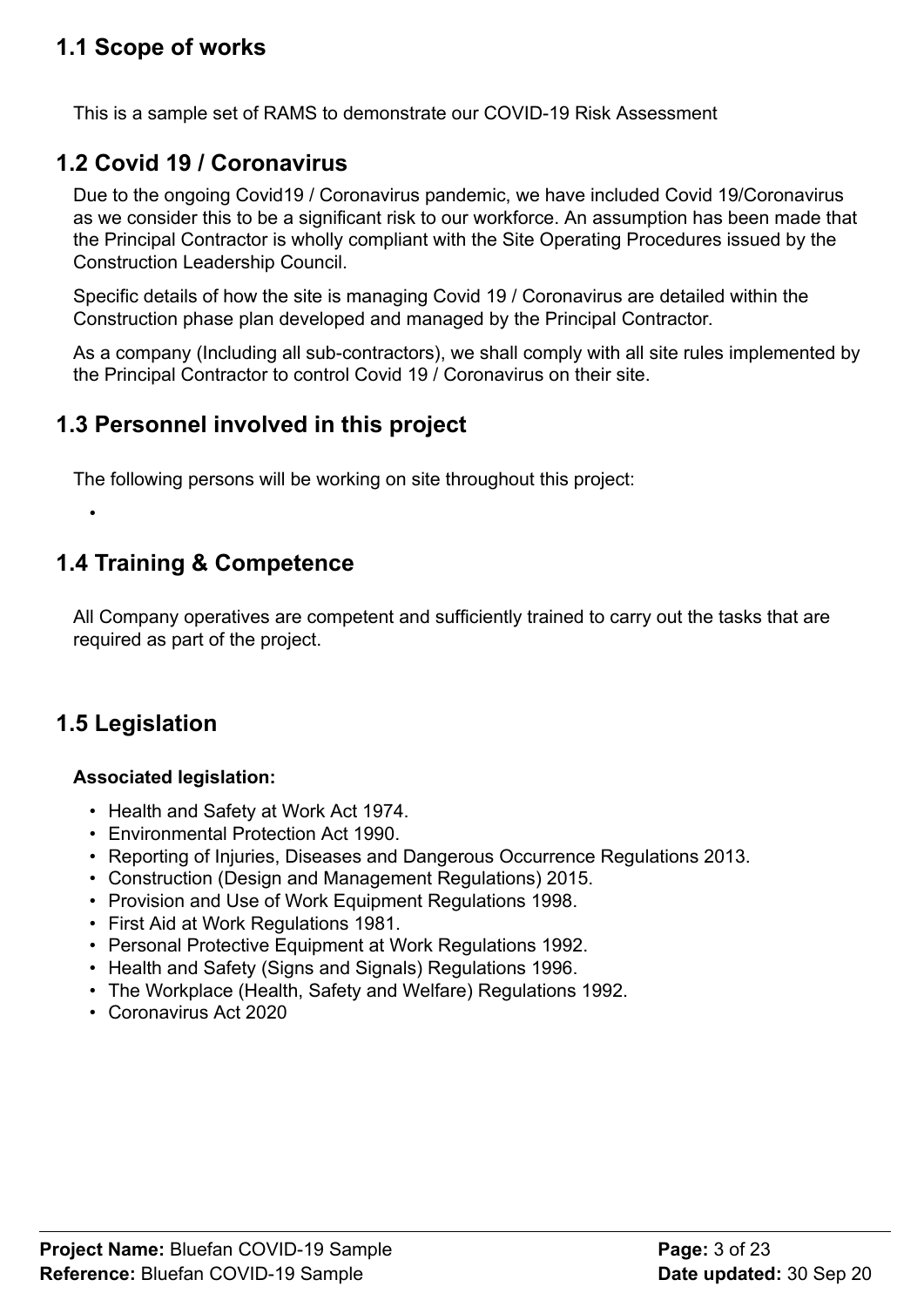# <span id="page-3-0"></span>**1.6 Access arrangements**

All company operatives and sub-contractors will be inducted in before commencing with work on site.

Access and egress from the site shall be via the designated entrance and exit routes provided by the Principal Contractor. The Site Manager or Delegate will be informed of any problems with access & egress routes should they arise.

Upon arrival, all company operatives and sub-contractors will sign in at the Site office (Or other designated area) before accessing the working area on site. Before leaving the site, all company operatives and Sub-contractors will sign out.

# <span id="page-3-1"></span>**1.7 Tools and equipment**

All tools and equipment utilised throughout the project shall be in good working order and inspected according to any relevant statutory provisions explicitly placed upon the tool or equipment. The Accompanying risk assessment shall identify the control measures that all employees and contractors shall adhere to safely operate company (Including hired) tools and equipment while on site.

The use of specialised manual handling aids shall only be undertaken by trained and competent personnel who have received suitable information, instruction and training in the use of the equipment.

If any tool or item of equipment is found to be impaired or not suitable for the task for any reason, it shall be removed from service and a suitable alternative sourced.

# <span id="page-3-2"></span>**1.8 Waste Management**

In the event of any environmental incidents, including spillages, the Site Manager or Delegate must be informed immediately – Details of the actions to take in the event of an environmental incident shall form part of the initial site induction.

Before commencing with the work activity, a suitable route for transportation must be determined and understood by all members of the work party.

When transporting waste through internal thoroughfares, care shall be taken to ensure that interior surfaces are not contaminated or damaged by waste materials.

When handling waste, PPE is required according to site rules, or the specific COSHH assessment (If applicable).

All waste materials are to be deposited into the correct type of skip &/or waste bin according to the site waste management plan.

# <span id="page-3-3"></span>**1.9 Emergency procedures**

Development and implementation of site emergency procedures is the responsibility of the Principal Contractor. Details of site emergency procedures are within the Construction phase plan.

Instruction and information related to site emergency procedures will take place during the site induction which all personnel are required to attend. In the event of uncertainty, all site operatives should discuss with the Site Manager or Health and safety support.

If any of the site emergency procedures change, all Operatives shall be informed to ensure that they are aware of all emergency requirements at all times.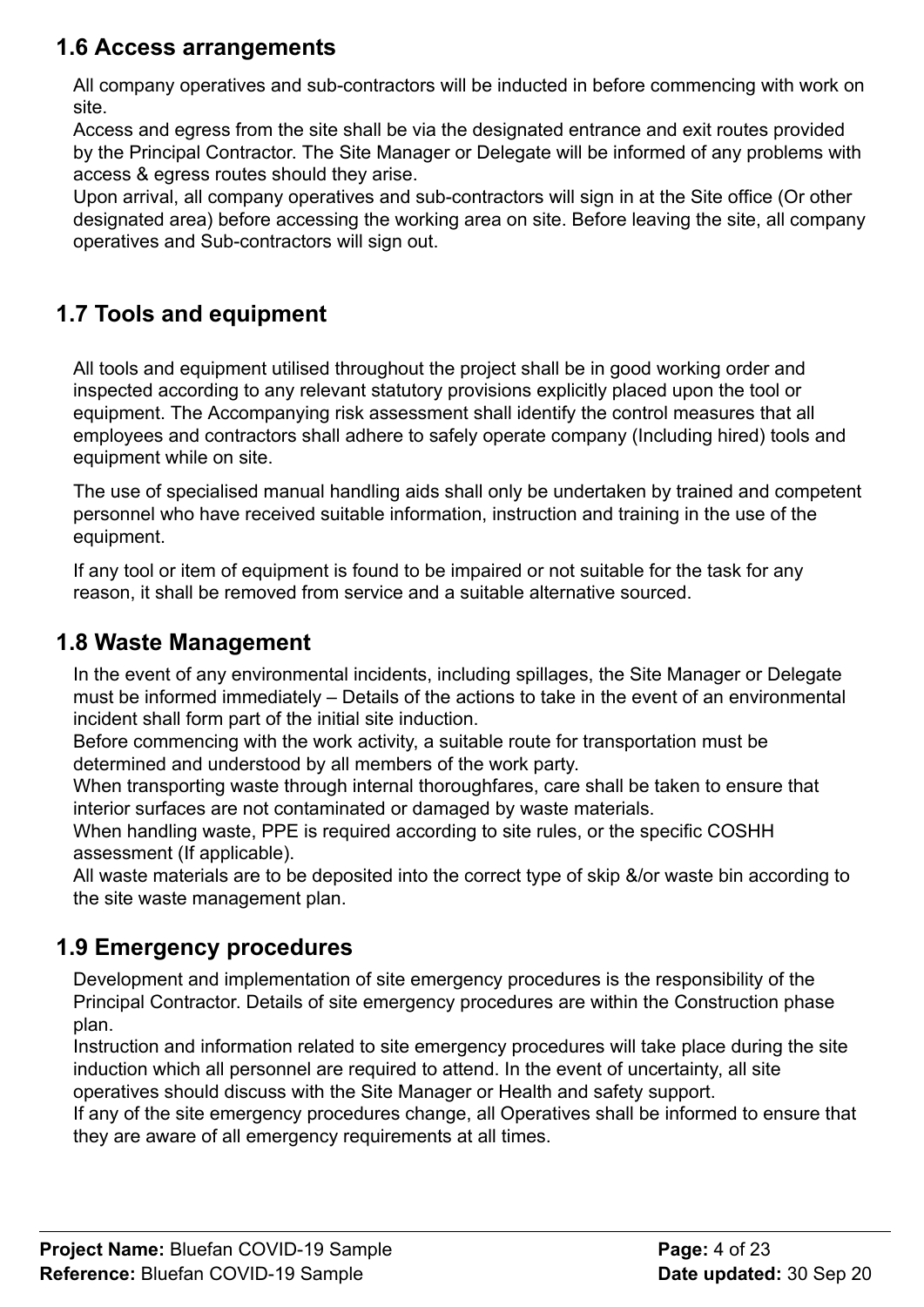# <span id="page-4-0"></span>**1.10 First aid provision**

All Operatives shall refer to the onsite safety notice board for all first aid information; All operatives will be shown the location of the safety notice board during the site induction.

The quantity of site first aid boxes shall be proportionate to the number of Operatives and site and stocked with contents according to BS 8599 unless a site first aid assessment dictates otherwise

The Principal Contractor shall be responsible for the site first aid provisions.

The quantity of Site first aiders shall be according to the First aid at work Approved Code of Practice document L74; details are in the table below:

| <b>Type of industry</b>                                                                                                                                                                                 | How many persons employed | <b>Number of trained and competent first</b><br>aiders required                                                   |
|---------------------------------------------------------------------------------------------------------------------------------------------------------------------------------------------------------|---------------------------|-------------------------------------------------------------------------------------------------------------------|
| Low hazard - Offices, shops, libraries etc.                                                                                                                                                             | Less than 25              | At least 1 appointed first aider                                                                                  |
|                                                                                                                                                                                                         | Between 25 and 50         | At least 1 Emergency first aid at work<br>trained first aiders                                                    |
|                                                                                                                                                                                                         | More than 50              | At least 1 First aid at work trained first<br>aider for every 100 persons employed                                |
| Higher hazard – Light engineering and<br>assembly work, food processing,<br>warehousing, extensive work with<br>dangerous machinery or sharp<br>instruments, construction, chemical<br>manufacture etc. | Less than 5               | At least 1 appointed first aider                                                                                  |
|                                                                                                                                                                                                         | Between 5 and 50          | At least 1 Emergency first aid at work<br>trained first aiders depending on the type<br>of injury which may occur |
|                                                                                                                                                                                                         | More than 50              | At least 1 First aid at work trained first<br>aider for every 50 persons employed                                 |

First aiders on site guidance (Quantity)

# <span id="page-4-1"></span>**1.11 Welfare provision**

Provision of welfare arrangements on site is the responsibility of the Principal Contractor.

All welfare facilities shall be compliant with Schedule 2 of the Construction (Design & Management) regulations - this includes the provision, as a minimum, of the following:

- Toilets (Including female facilities where required),
- Washing facilities,
- Clean, wholesome drinking water,
- A suitable supply of cups, drinking vessels or a water fountain,
- Arrangements for the provision of boiled water,
- Changing rooms and lockers,
- Heating,
- Rest facilities,
- Drying facilities.

All welfare facilities on site are required to be safe and hygienic.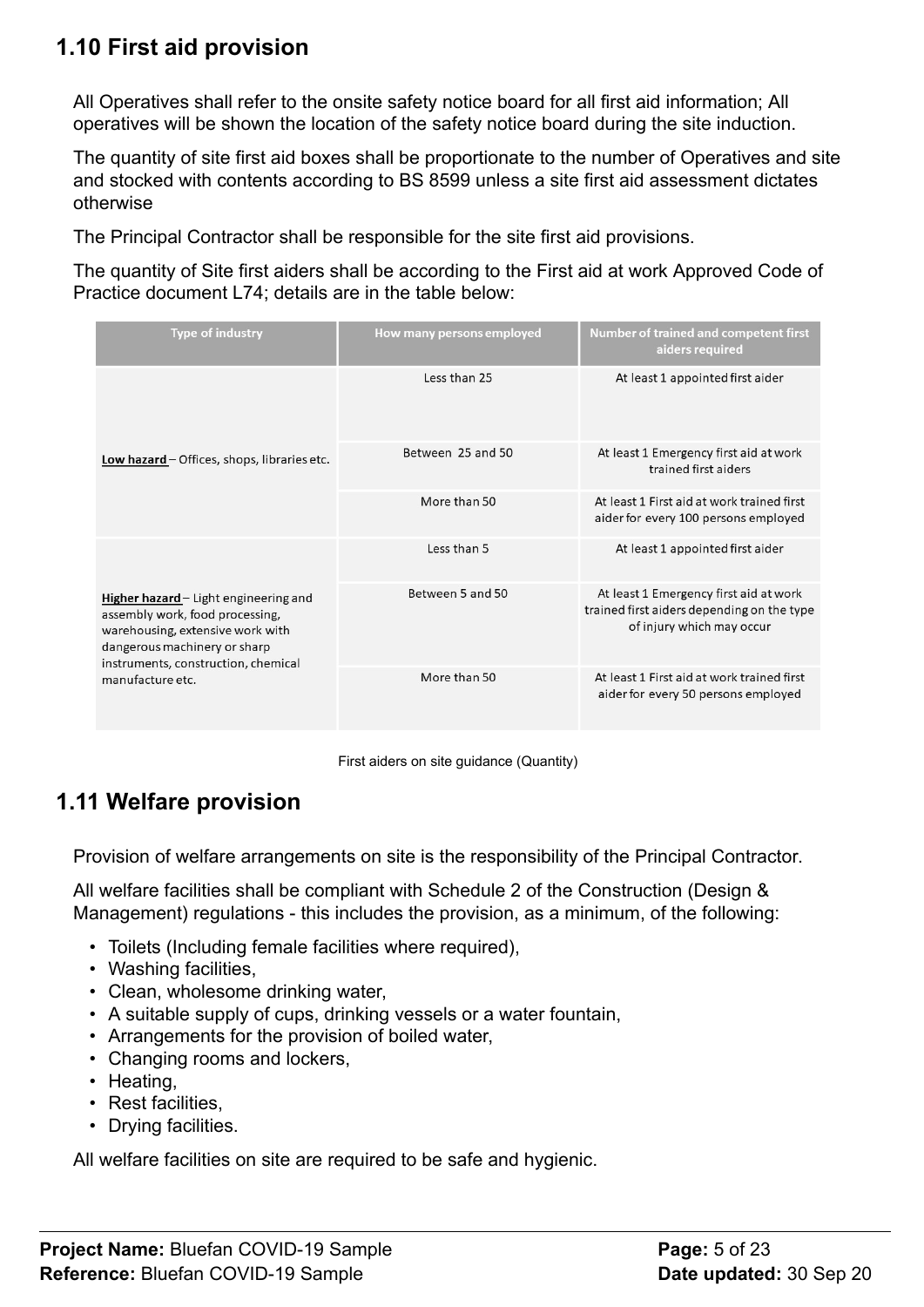# <span id="page-5-0"></span>**1.12 Manual handling**

Where possible, all equipment and materials shall be transported using mechanical means.

Where equipment and materials are to be lifted and carried, all company operatives shall adopt Kinetic lifting methods as depicted below:

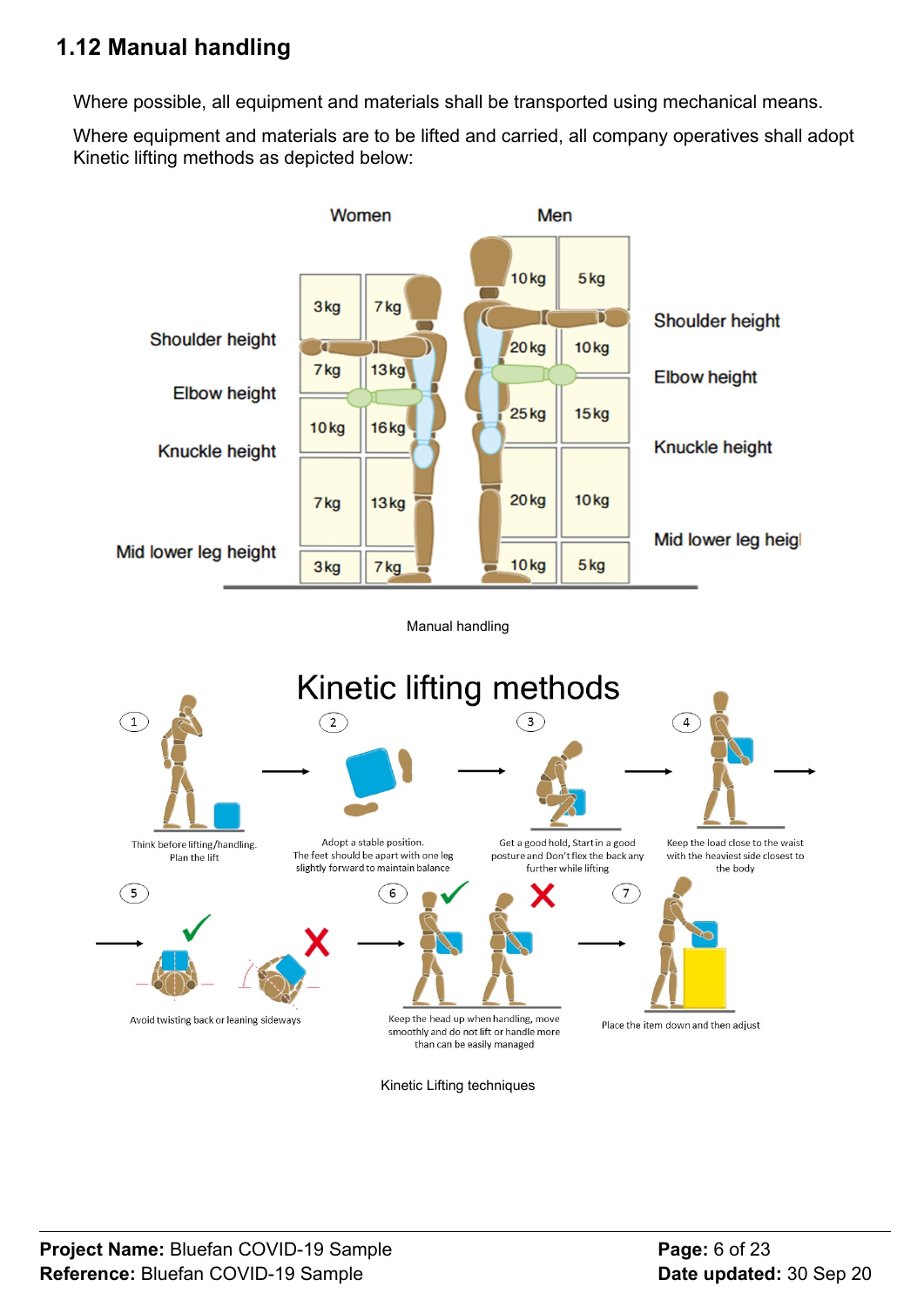# <span id="page-6-0"></span>**1.13 PPE requirements**





Face Shield (Bs en 166)



Protective Gloves





# <span id="page-6-1"></span>**1.14 Specific PPE requirements**

All standard PPE required for site work shall be provided and used at all times by the Company's Staff and Contractors.

### **Standard PPE**

While on site, all staff shall be required to wear the above PPE at all times.

### **Task-Specific PPE**

Details of all specific PPE requirements required out-with the standard identified above is within any accompanying COSHH assessment or specific risk assessments contained within this document.

In the event of additional PPE is required that is not considered standard (as highlighted above or within the supporting risk assessments), these shall be provided by the Principal Contractor who will also be responsible for the provision of suitable information, instruction and training as required.

# <span id="page-6-2"></span>**1.15 Amendments and Authorisation**

In the event of changes from the proposed work scope, that job will be stopped and reassessed.

The Works Supervisor will notify the Company Director (or delegate) and Site Manager and inform them of the change to the workscope.

If required, the RAMs document will be edited as necessary to reflect a significant change and re-submitted to the Site Manager or Delegate for approval.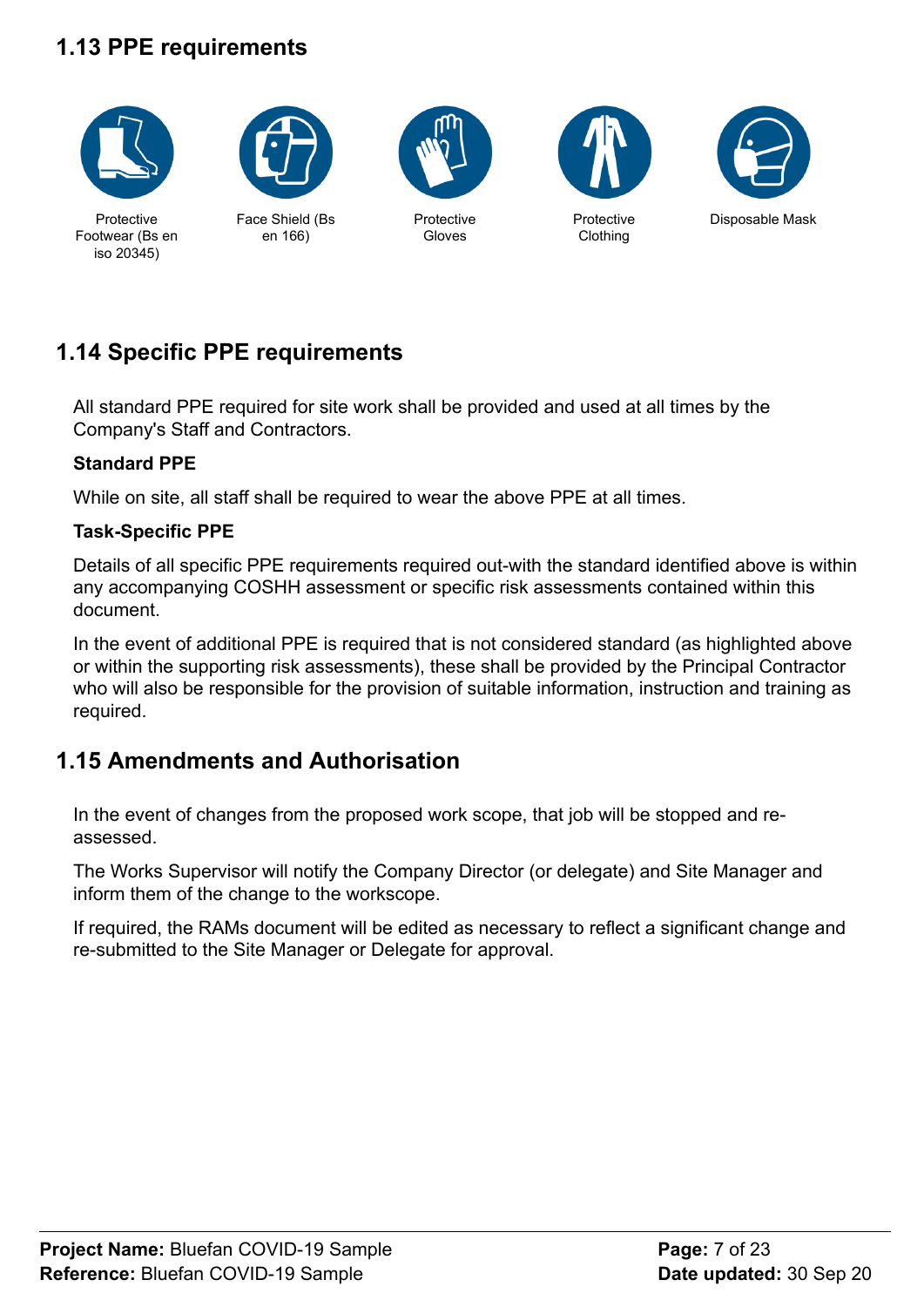Kemp House, 160 City Road London, EC1V 2NX



**Telephone:** 07886796742

# **2.0 Risk Assessment**

## **Risk Matrix**

The hazards and associated risks with this activity have been identified and given a scored rating using semi-quantitative risk assessment methodology.

The risk assessment ratings are a subjective estimate based on the knowledge of the assessor and identify the level of risk without controls and also the level of residual risk once the control measures have been implemented.

To calculate risk rating, and residual risk rating you should multiply the Likelihood (1-5) by the Potential severity of injury (1-5) as depicted below.

| Likelihood of injury 4 |        | <b>Low risk</b>    | Proceed with caution with the task in accordance with the risk assessment<br>and method statement.          |
|------------------------|--------|--------------------|-------------------------------------------------------------------------------------------------------------|
| Severity of injury     | х<br>5 | <b>Medium risk</b> | Task to be reviewed by the Company director and competent HSE Advisor<br>prior to commencing with the task. |
| Risk/Residual risk     | 20     | <b>High risk</b>   | Task cannot commence without additional controls to reduce the overall level<br>of risk.                    |

|                                     | Likelihood of injury                            |        |                |          |          |              |
|-------------------------------------|-------------------------------------------------|--------|----------------|----------|----------|--------------|
|                                     |                                                 | Remote | Unlikely       | Possible | Probable | 5<br>Certain |
| lnjury<br>$\mathcal{P}$<br>Severity | Negligible injury such as bruises and abrasions |        | $\overline{2}$ | 3        | 4        | 5            |
|                                     | Minor Injury requiring first aid treatment      | 2      | 4              | 6        | 8        | 10           |
|                                     | 1-7 day absence from work injury                | 3      | 6              | 9        | 12       | 15           |
|                                     | Regulatory reportable injury, disease or event  | 4      | 8              | 12       | 16       | 20           |
|                                     | Disability, fatality or injury to the public    | 5      | 10             | 15       | 20       | 25           |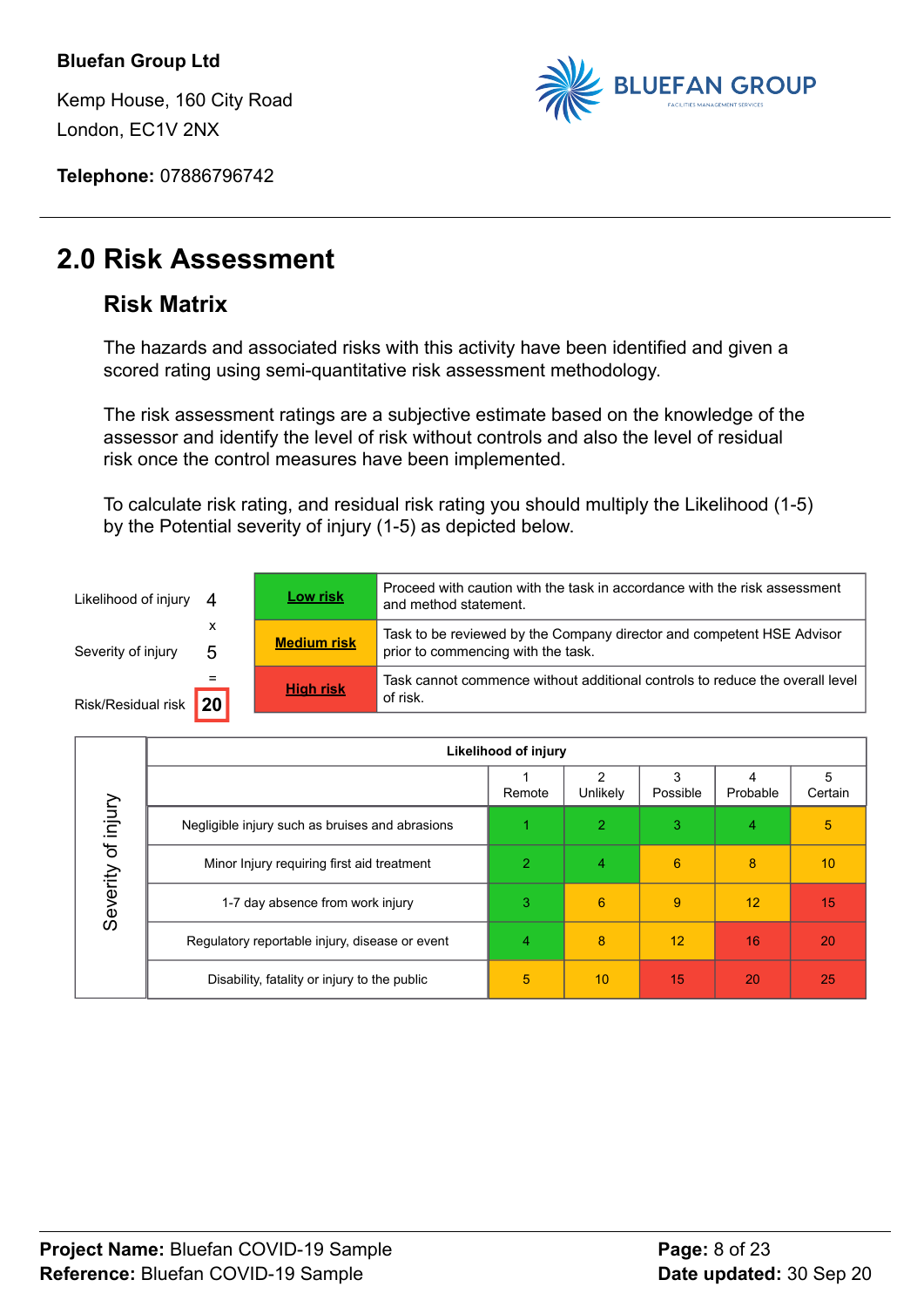# <span id="page-8-0"></span>**2.1 Coronavirus / Covid 19**

#### **Hazard Description: 2.1.1 Ongoing work during Coronavirus pandemic**

| <b>Risk</b>                                         | <b>Risk</b><br><b>Rating</b> | <b>Control measures</b>                                                                                                                                                                      | <b>Residual</b><br><b>Risk</b> |
|-----------------------------------------------------|------------------------------|----------------------------------------------------------------------------------------------------------------------------------------------------------------------------------------------|--------------------------------|
| Risk of:<br>Cross-contamination of<br>other persons | 5<br>X                       | All workers are aware to report any potential<br>illness/symptoms of Covid 19/Coronavirus,<br>including illness/symptoms of family                                                           | $\overline{2}$<br>X            |
| III-health<br>Fatality                              | 5<br>$=$<br> 25              | members that they live with.<br>All Workers will comply with all site rules in<br>relation to the control of Covid 19/<br>Coronavirus.                                                       | 5<br>$=$<br>10                 |
|                                                     |                              | Coronavirus toolbox talk delivered to the<br>workforce.                                                                                                                                      |                                |
|                                                     |                              | Daily briefing at the site that reminds<br>workers of the specific control measures that<br>are necessary to protect them, their families<br>and the UK population.                          |                                |
|                                                     |                              | Daily monitoring and compliance with<br>government guidance in relation to Covid 19.                                                                                                         |                                |
|                                                     |                              | Pre-Work reminder to workers to report any<br>coronavirus related symptoms.                                                                                                                  |                                |
|                                                     |                              | Social distancing guideline of 2 meters will<br>be adhered to at all times. In the event that<br>this cannot be complied with, the job will be<br>stopped and the Works Supervisor informed. |                                |
|                                                     |                              | Welfare facilities with supplies of soap and<br>hot running water provided for all workers.                                                                                                  |                                |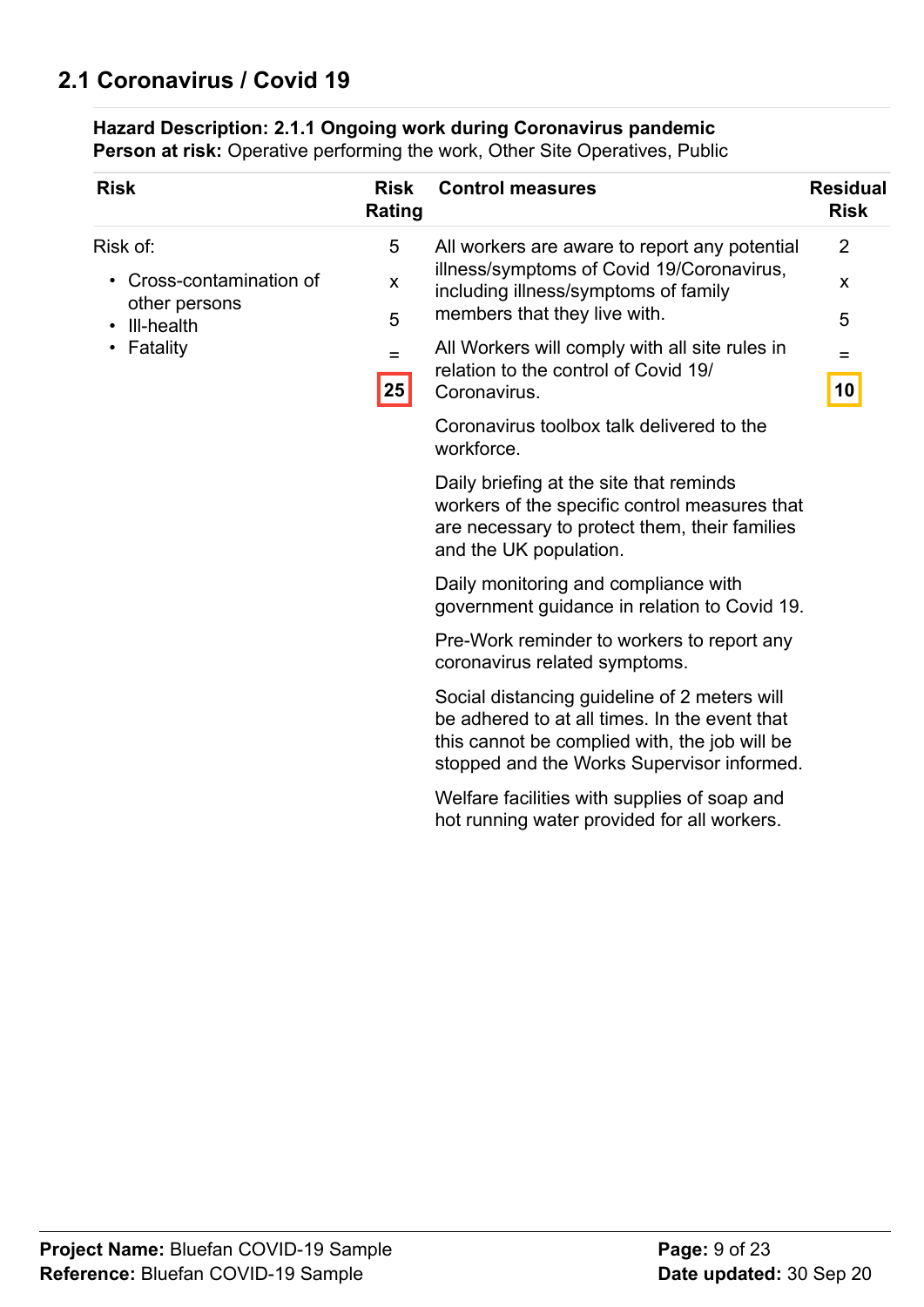# <span id="page-9-0"></span>**2.2 Travel**

### **Hazard Description: 2.2.1 Travelling using personal vehicle**

**Person at risk:** Worker driving the vehicle

| <b>Risk</b>                                                                      | <b>Risk</b><br>Rating | <b>Control measures</b>                                                                                          | <b>Residual</b><br><b>Risk</b> |
|----------------------------------------------------------------------------------|-----------------------|------------------------------------------------------------------------------------------------------------------|--------------------------------|
| Risk of:                                                                         | 3                     | All personnel will travel to work alone using                                                                    | 2                              |
| Cross-contamination of<br>$\bullet$<br>other persons<br>III-health<br>• Fatality | X                     | their personal vehicle<br>All Workers have been instructed not to<br>travel to work if showing symptoms of Covid | X                              |
|                                                                                  | 5                     |                                                                                                                  | 5                              |
|                                                                                  | 19.<br>=              | =                                                                                                                |                                |
|                                                                                  | 15                    | Covid 19 toolbox talk delivered to all<br>company workers.                                                       | 10                             |

### **Hazard Description: 2.2.2 Travelling to work using public transport**

**Person at risk:** Operative performing the work, Other Site Operatives, Public

| <b>Risk</b>                                                         | <b>Risk</b><br>Rating | <b>Control measures</b>                                                                                                         | <b>Residual</b><br><b>Risk</b> |
|---------------------------------------------------------------------|-----------------------|---------------------------------------------------------------------------------------------------------------------------------|--------------------------------|
| Risk of:                                                            | 5                     | All personnel provided with respiratory and                                                                                     | $\overline{2}$                 |
| Cross-contamination of<br>other persons<br>III-health<br>• Fatality | X<br>5<br>$=$<br> 25  | personal protective equipment if required to<br>use public transport.                                                           | X                              |
|                                                                     |                       | All Workers have been instructed not to<br>travel to work if showing symptoms of Covid<br>19.                                   | 5                              |
|                                                                     |                       |                                                                                                                                 |                                |
|                                                                     |                       | Workers encouraged to use personal vehicle<br>or bicycle rather than public transport if<br>possible.                           | $\overline{10}$                |
|                                                                     |                       | Work is planned so that Workers do not<br>need to use personal transport during peak<br>times (05:45 - 7:30 and 16:00 - 17:30). |                                |

### **Hazard Description: 2.2.3 Travelling using company vehicle with more that 1 person within the vehicle**

**Person at risk:** Other Site Operatives, Public, Driver, Passenger/s

| <b>Risk</b>                               | <b>Risk</b><br>Rating | <b>Control measures</b>                                   | <b>Residual</b><br><b>Risk</b> |
|-------------------------------------------|-----------------------|-----------------------------------------------------------|--------------------------------|
| Risk of:                                  | 5                     | All workers will abide by all site traffic                |                                |
| • Cross-contamination of<br>other persons | X                     | management and parking procedures to<br>control Covid-19. |                                |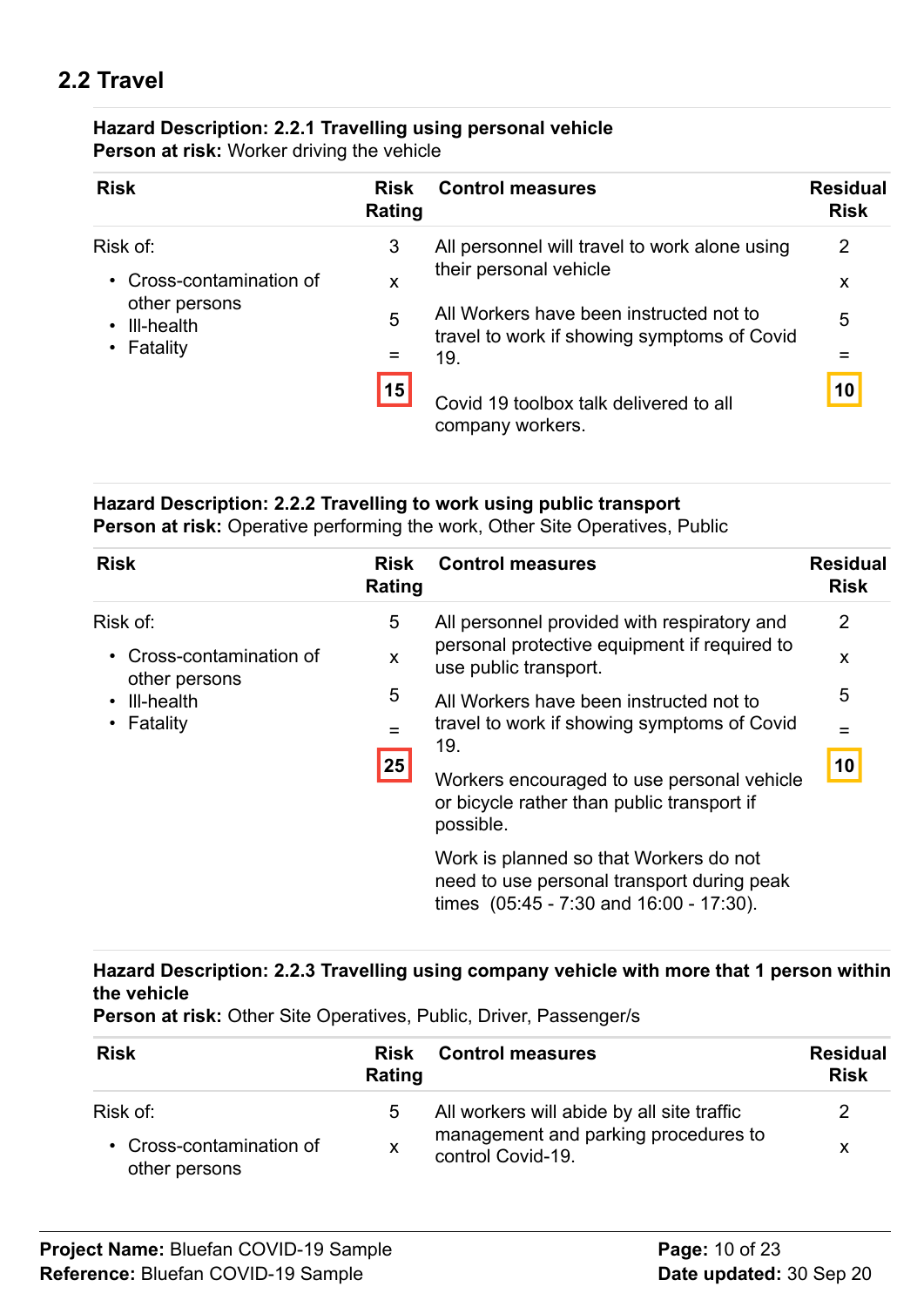- Ill-health
- Fatality

All Workers have been instructed not to travel to work if showing symptoms of Covid 19.



= **25**

5

Covid 19 toolbox talk delivered to all company workers.

Disposable respiratory and Personal protective equipment is worn, maintained, stored and disposed of as per the manufacturer's instructions.

Personal protective equipment provided to workers who are required to travel together including surgical gloves and face masks.

Re-usable respiratory and Personal protective equipment shall be worn, maintained, stored and cleaned of as per the manufacturer's instructions.

Travel is planned to ensure the minimum number of workers travel together at any time.

Vehicle cab will be disinfected daily using wipes on regularly touched areas (Gear stick, door handles, steering wheel, control stalks such as indicators, lights etc.).

Windows will remain open when in transit to provide sufficient ventilation.

Workers are instructed to sit facing away from each other.

Workers are provided with soap and water or sanitizer within company vehicle and instructed to wash hands before entering or getting out of the vehicle.

#### **Hazard Description: 2.2.4 Single person travelling using company vehicle Person at risk:** Other Site Operatives, Public, Driver, Other vehicle users

| <b>Risk</b>                               | <b>Risk</b><br>Rating | <b>Control measures</b>                                   | <b>Residual</b><br><b>Risk</b> |
|-------------------------------------------|-----------------------|-----------------------------------------------------------|--------------------------------|
| Risk of:                                  | 4                     | All workers will abide by all site traffic                |                                |
| • Cross-contamination of<br>other persons | X                     | management and parking procedures to<br>control Covid-19. | X                              |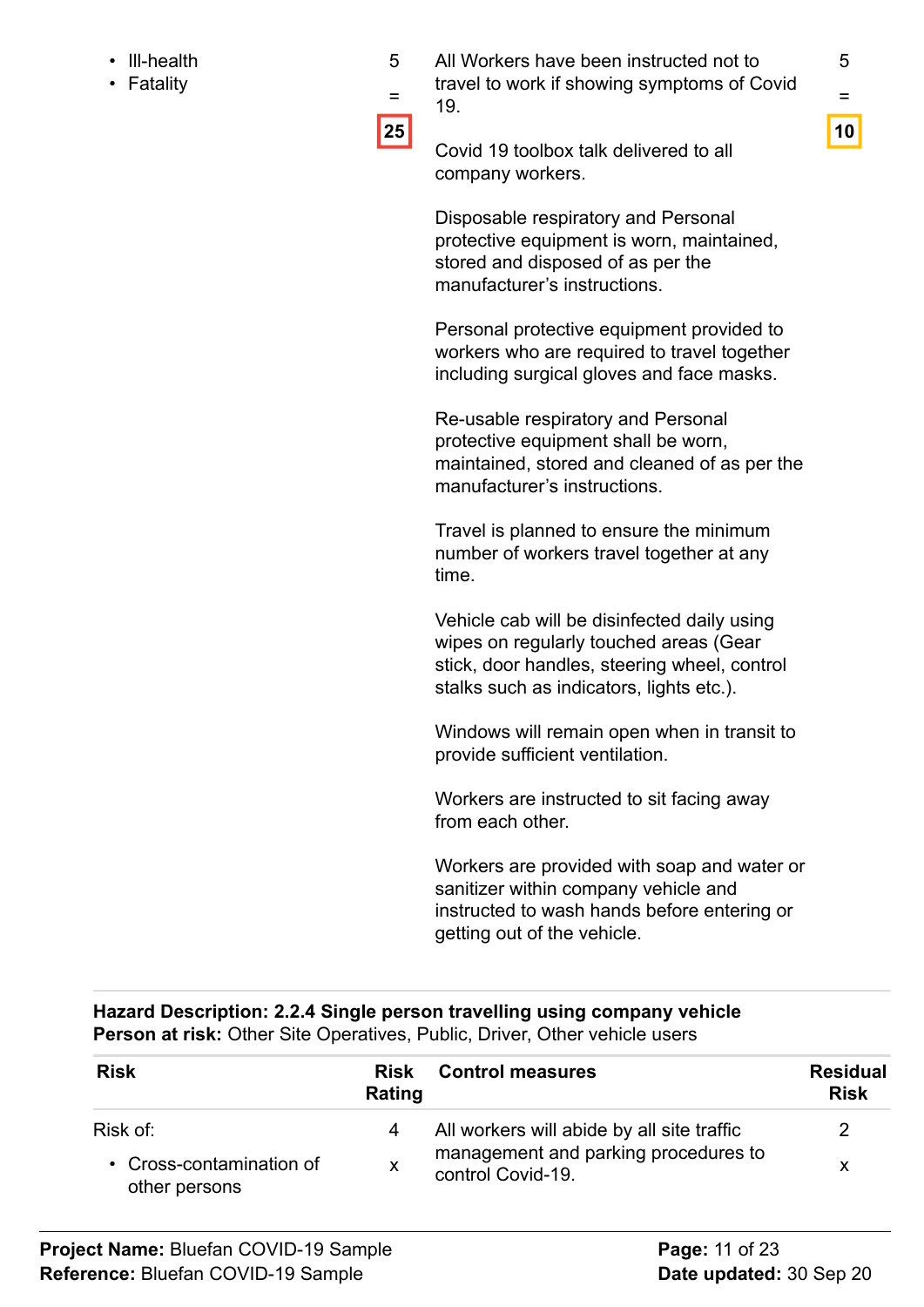- Ill-health
- Fatality

5 All Workers have been instructed not to travel to work if showing symptoms of Covid 19.

5 = **10**

= **20**

All Workers will travel to work alone.

Covid 19 toolbox talk delivered to all company workers.

Disposable respiratory and Personal protective equipment is worn, maintained, stored and disposed of as per the manufacturer's instructions.

Re-usable respiratory and Personal protective equipment shall be worn, maintained, stored and cleaned of as per the manufacturer's instructions.

Travel is planned to ensure alone travel wherever practicable.

Vehicle cab will be disinfected daily using wipes on regularly touched areas (Gear stick, door handles, steering wheel, control stalks such as indicators, lights etc.)

Workers are provided with soap and water or sanitizer within company vehicle and instructed to wash hands before entering or getting out of the vehicle.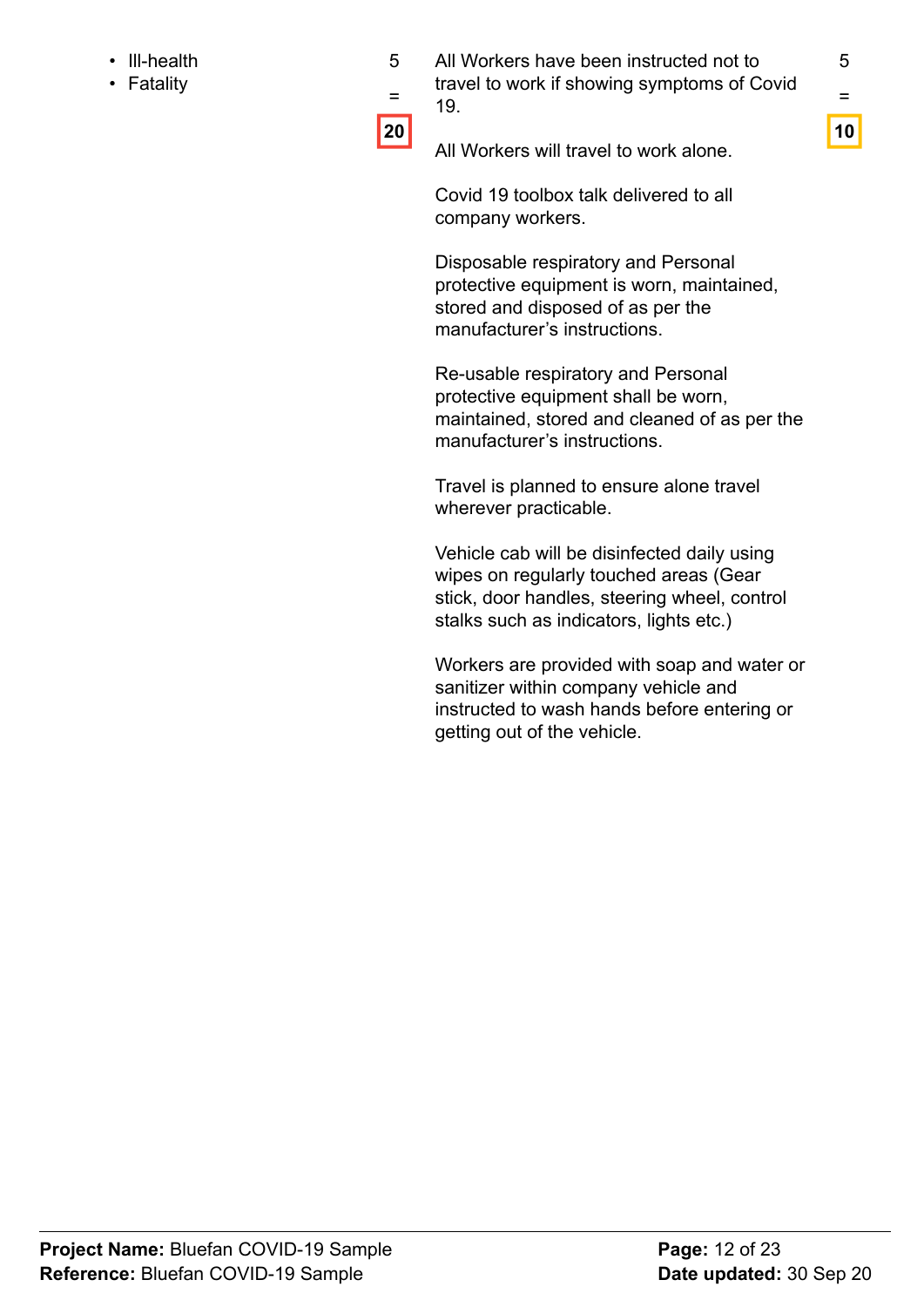# <span id="page-12-0"></span>**2.3 Other People/Workers**

### **Hazard Description: 2.3.1 Other persons moving around site**

| <b>Risk</b>                                                                     | <b>Risk</b><br>Rating                      | <b>Control measures</b>                                                                                                                                                                   | <b>Residual</b><br><b>Risk</b> |
|---------------------------------------------------------------------------------|--------------------------------------------|-------------------------------------------------------------------------------------------------------------------------------------------------------------------------------------------|--------------------------------|
| Risk of:                                                                        | 4                                          | All site rules in relation to Covid-19 shall be                                                                                                                                           | $\overline{2}$                 |
| Cross-contamination of<br>$\bullet$<br>other persons<br>III-health<br>$\bullet$ | adhered to at all times when on-site.<br>X | X                                                                                                                                                                                         |                                |
|                                                                                 | 5                                          | Barriers and appropriate warning signage<br>erected around the perimeter of the work                                                                                                      | 5                              |
| Fatality<br>$\bullet$                                                           | Ξ                                          | area to prevent unauthorised access.                                                                                                                                                      | =                              |
|                                                                                 | 20                                         | Covid 19 toolbox talk delivered to all<br>company workers.                                                                                                                                | 10                             |
|                                                                                 |                                            | Daily briefing at the site that reminds<br>workers of the specific control measures that<br>are necessary to protect them, their families<br>and the UK population.                       |                                |
|                                                                                 |                                            | Disposable respiratory and Personal<br>protective equipment is worn, maintained,<br>stored and disposed of as per the<br>manufacturer's instructions.                                     |                                |
|                                                                                 |                                            | Increased cleaning and disinfecting<br>frequency of regular touchpoints (doors,<br>buttons, handles, vehicle cabs, tools,<br>equipment etc.)                                              |                                |
|                                                                                 |                                            | Re-usable respiratory and Personal<br>protective equipment shall be worn,<br>maintained, stored and cleaned as per the<br>manufacturer's instructions.                                    |                                |
|                                                                                 |                                            | Social distancing guidelines of 2 meters<br>apart adhered to at all times. A distance of 1<br>meter plus risk mitigations is permitted<br>where 2-meter distancing cannot be<br>achieved. |                                |
|                                                                                 |                                            | Workers are prohibited from work on-site<br>until they have completed the induction<br>specific to Covid-19 management on site.                                                           |                                |
|                                                                                 |                                            | <b>Works Supervisor to monitor Worker</b><br>behaviour and ensure that all Workers are<br>abiding by all site rules in relation to Covid<br>19.                                           |                                |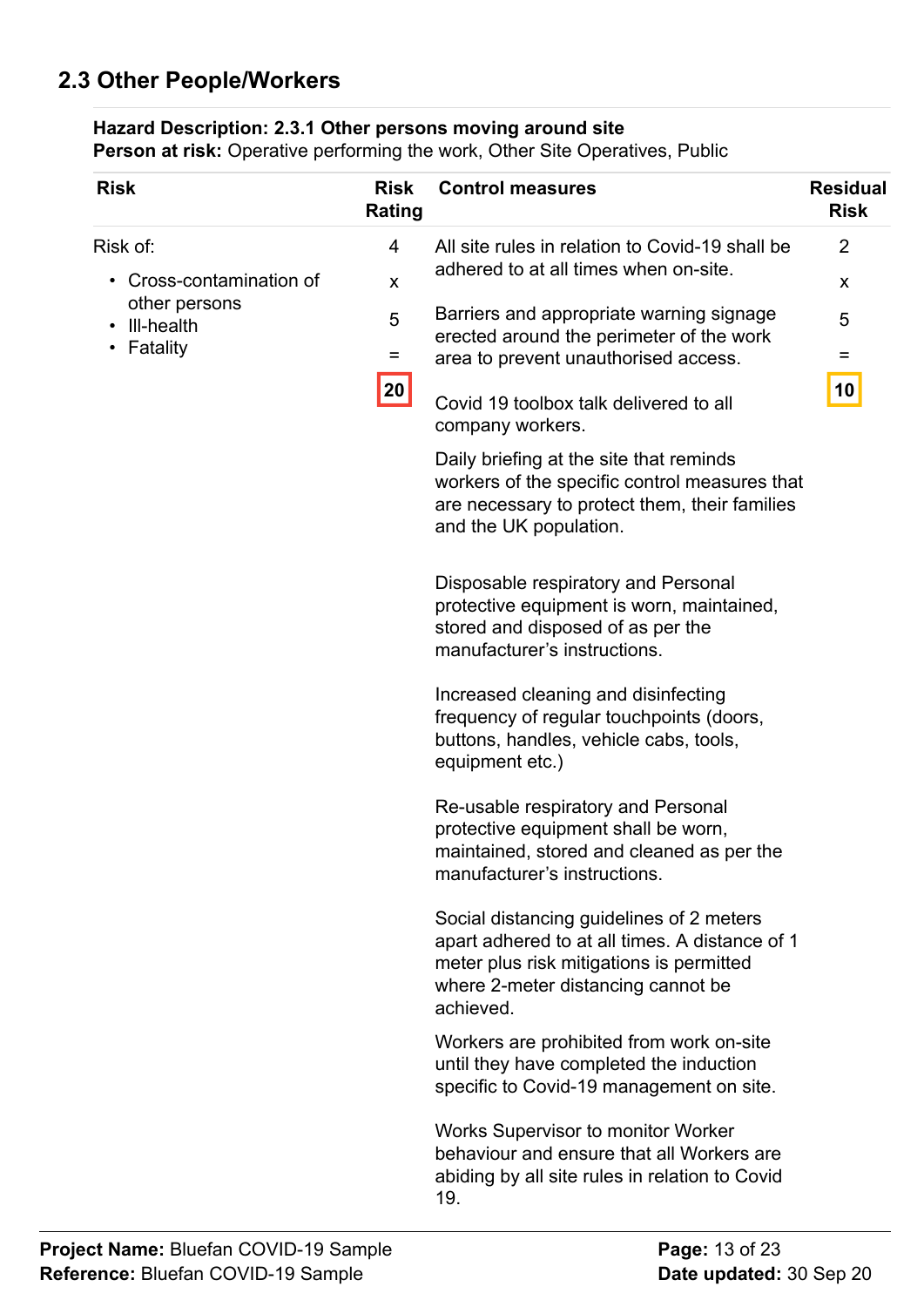**Hazard Description: 2.3.2 Other persons present within Site Meetings Person at risk:** Operative performing the work, Other Site Operatives, Public

| <b>Risk</b>                                                           | <b>Risk</b><br><b>Rating</b> | <b>Control measures</b>                                                                                                                                                                                     | <b>Residual</b><br><b>Risk</b> |
|-----------------------------------------------------------------------|------------------------------|-------------------------------------------------------------------------------------------------------------------------------------------------------------------------------------------------------------|--------------------------------|
| Risk of:                                                              | 4                            | All site rules in relation to Covid-19 shall be<br>adhered to at all times when on-site.                                                                                                                    | 2                              |
| Cross-contamination of<br>other persons<br>• III-health<br>• Fatality | X<br>5                       | All Workers have been instructed not to<br>travel to work if showing symptoms of Covid                                                                                                                      | X<br>5                         |
|                                                                       | $=$<br>20                    | 19.<br>All Workers attending meetings shall sit 2<br>meters apart. Further risk mitigation<br>measures will be required if persons cannot<br>maintain a 2-meter social distance                             | Ξ<br>10                        |
|                                                                       |                              | Disposable respiratory and Personal<br>protective equipment is worn, maintained,<br>stored and disposed of as per the<br>manufacturer's instructions.                                                       |                                |
|                                                                       |                              | Increased cleaning and disinfecting<br>frequency of regular touchpoints (doors,<br>buttons, handles, vehicle cabs, tools,<br>equipment etc.)<br>Meetings will only take place in well-<br>ventilated areas. |                                |
|                                                                       |                              | Only persons that are absolutely necessary<br>to the meeting are permitted to attend.                                                                                                                       |                                |
|                                                                       |                              | Re-usable respiratory and Personal<br>protective equipment shall be worn,<br>maintained, stored and cleaned as per the<br>manufacturer's instructions.                                                      |                                |
|                                                                       |                              | Video calling will be utilised wherever<br>practicable.                                                                                                                                                     |                                |

### **Hazard Description: 2.3.3 Face to face work (Less than 2 meters apart) Person at risk:** Operative performing the work, Other Site Operatives, Public

| <b>Risk</b>                   | <b>Risk</b><br>Rating | <b>Control measures</b>                                                                | <b>Residual</b><br><b>Risk</b> |
|-------------------------------|-----------------------|----------------------------------------------------------------------------------------|--------------------------------|
| Risk of:                      | 4                     | All site rules in relation to Covid-19 shall be                                        | 2                              |
| • Cross-contamination of      | X                     | adhered to at all times when on-site.                                                  | X                              |
| other persons<br>• III-health | 5                     | All Workers have been instructed not to<br>travel to work if showing symptoms of Covid | 5                              |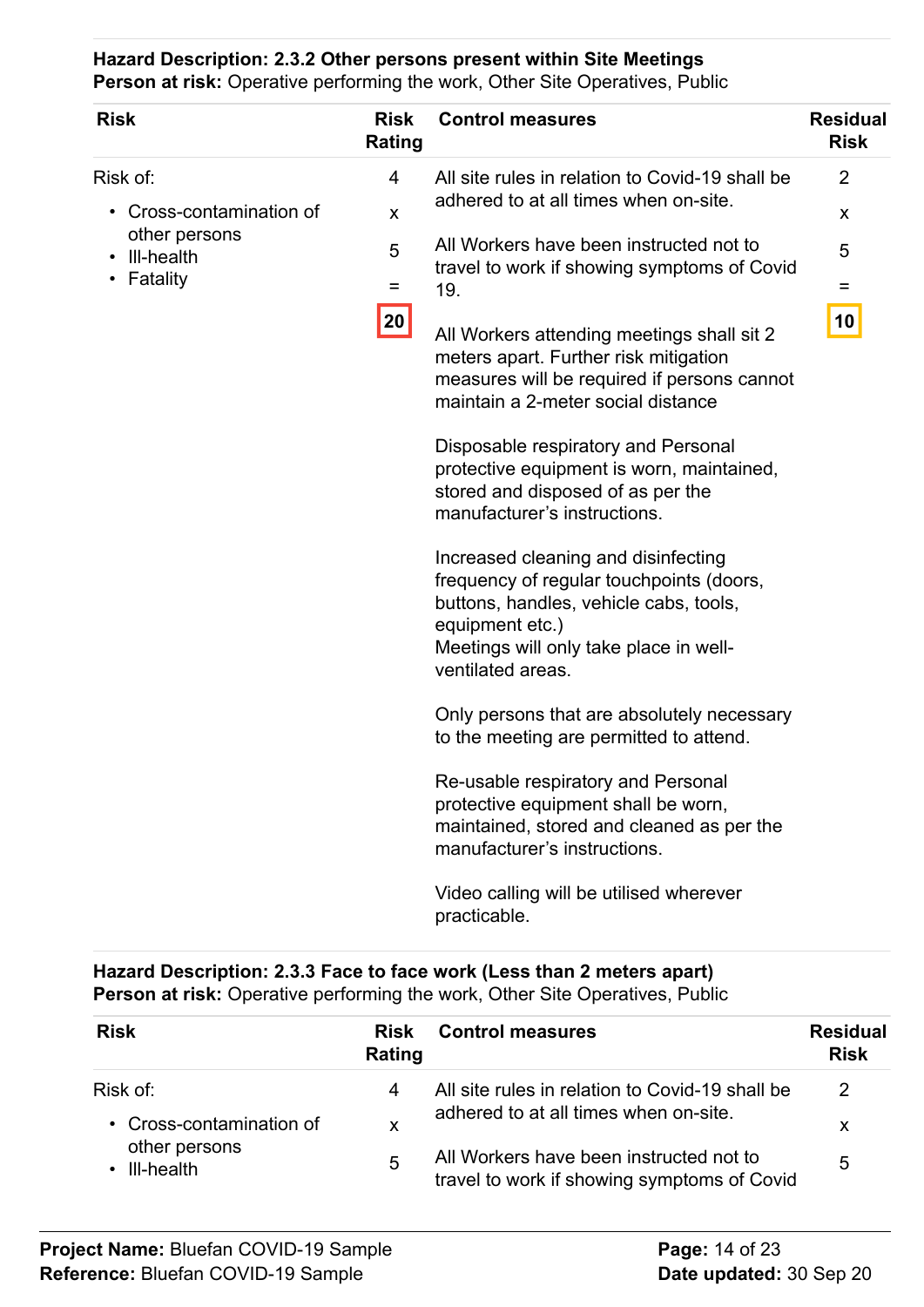• Fatality **Exercise Exercise EXECUTE:** 

19.

**20**

Covid 19 toolbox talk delivered to all company workers.

Daily briefing at the site that reminds workers of the specific control measures that are necessary to protect them, their families and the UK population.

Disposable respiratory and Personal protective equipment is worn, maintained, stored and disposed of as per the manufacturer's instructions.

Increased cleaning and disinfecting frequency of regular touchpoints (doors, buttons, handles, vehicle cabs, tools, equipment etc.)

Increased work supervision to monitor and manage compliance with risk assessment and site rules.

Respiratory protection to be worn during work where face to face work (Less than 2 meters apart) is unavoidable.

Re-usable respiratory and Personal protective equipment shall be worn, maintained, stored and cleaned as per the manufacturer's instructions.

Workers are prohibited from work on-site until they have completed the induction specific to Covid-19 management on site.

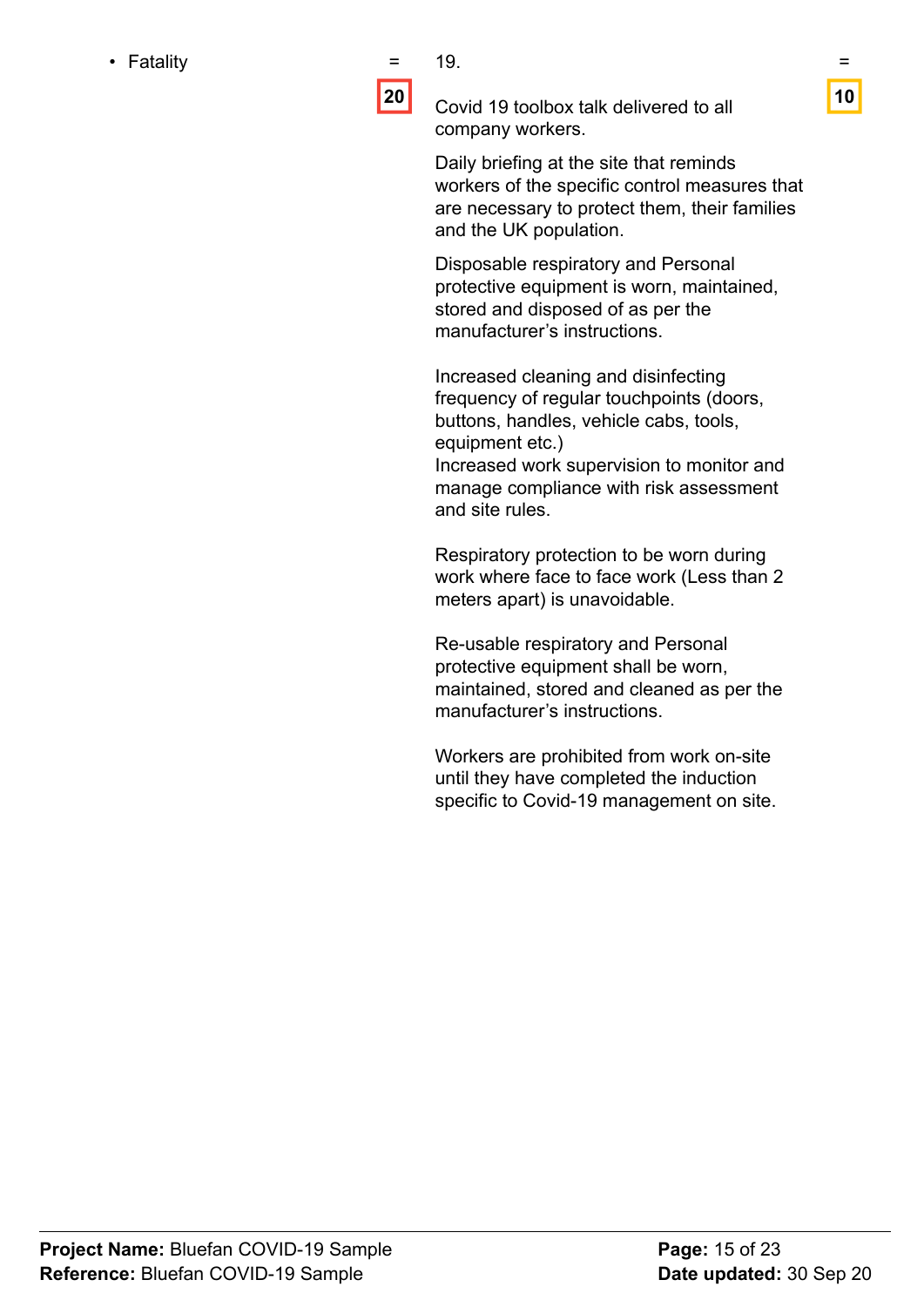## <span id="page-15-0"></span>**2.4 Access and egress onto and around the site**

#### **Hazard Description: 2.4.1 Access and Egress onto and around site**

| <b>Risk</b>                             | <b>Risk</b><br>Rating          | <b>Control measures</b>                                                                                                                                             | <b>Residual</b><br><b>Risk</b>              |
|-----------------------------------------|--------------------------------|---------------------------------------------------------------------------------------------------------------------------------------------------------------------|---------------------------------------------|
| Risk of:<br>Cross-contamination of      | 4<br>$\boldsymbol{\mathsf{x}}$ | All site rules in relation to Covid-19 shall be<br>adhered to at all times when on-site.                                                                            | $\overline{2}$<br>$\boldsymbol{\mathsf{X}}$ |
| other persons<br>III-health<br>Fatality | 5<br>=<br>20                   | All Workers have been instructed not to<br>travel to work if showing symptoms of Covid<br>19.<br>Covid 19 toolbox talk delivered to all<br>company workers.         | 5<br>=<br>10                                |
|                                         |                                | Daily briefing at the site that reminds<br>workers of the specific control measures that<br>are necessary to protect them, their families<br>and the UK population. |                                             |
|                                         |                                | Disposable respiratory and Personal<br>protective equipment is worn, maintained,<br>stored, and disposed of as per the<br>manufacturer's instructions.              |                                             |
|                                         |                                | Re-usable respiratory and Personal<br>protective equipment shall be worn,<br>maintained, stored, and cleaned as per the<br>manufacturer's instructions.             |                                             |
|                                         |                                | Workers to ensure that a 2-meter distance is<br>maintained between themselves and other<br>persons before entering site boundary.                                   |                                             |
|                                         |                                | Workers will sign in and out of site using<br>their own personal pen.                                                                                               |                                             |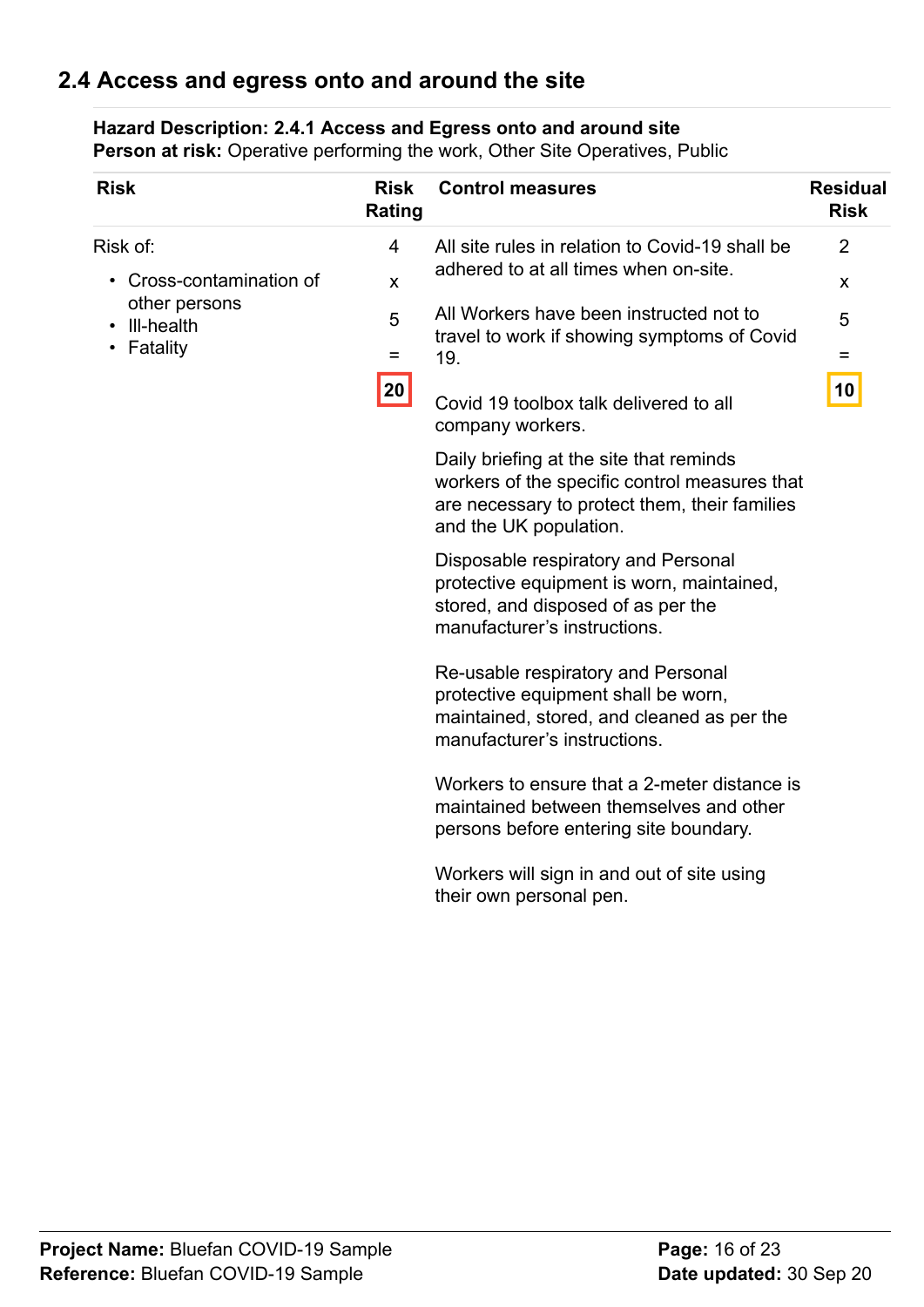# <span id="page-16-0"></span>**2.5 Enclosed areas**

### **Hazard Description: 2.5.1 Use of lifts or passenger hoists**

| <b>Risk</b>                                                                   | <b>Risk</b><br>Rating  | <b>Control measures</b>                                                                                                                                                                                                                                                                                                                                                                                                                                                                                                                                                                                                                                                                                    | <b>Residual</b><br><b>Risk</b>      |
|-------------------------------------------------------------------------------|------------------------|------------------------------------------------------------------------------------------------------------------------------------------------------------------------------------------------------------------------------------------------------------------------------------------------------------------------------------------------------------------------------------------------------------------------------------------------------------------------------------------------------------------------------------------------------------------------------------------------------------------------------------------------------------------------------------------------------------|-------------------------------------|
| Risk of:<br>Cross-contamination of<br>other persons<br>III-health<br>Fatality | 4<br>X<br>5<br>Ξ<br>20 | All site rules in relation to Covid-19 shall be<br>adhered to at all times when on-site.<br>All Workers have been instructed not to<br>travel to work if showing symptoms of Covid<br>19.<br>Disposable respiratory and Personal<br>protective equipment is worn, maintained,<br>stored and disposed of as per the<br>manufacturer's instructions.<br>Increased cleaning and disinfecting<br>frequency of regular touchpoints (doors,<br>buttons, handles, vehicle cabs, tools,<br>equipment etc.).<br>Limit on the number of persons permitted to<br>use lifts or passenger hoist stipulated by the<br>Principal Contractor.<br>Re-usable respiratory and Personal<br>protective equipment shall be worn, | $\overline{2}$<br>X<br>5<br>Ξ<br>10 |
|                                                                               |                        | maintained, stored and cleaned as per the<br>manufacturer's instructions.<br>Workers instructed to use stairways where<br>possible.                                                                                                                                                                                                                                                                                                                                                                                                                                                                                                                                                                        |                                     |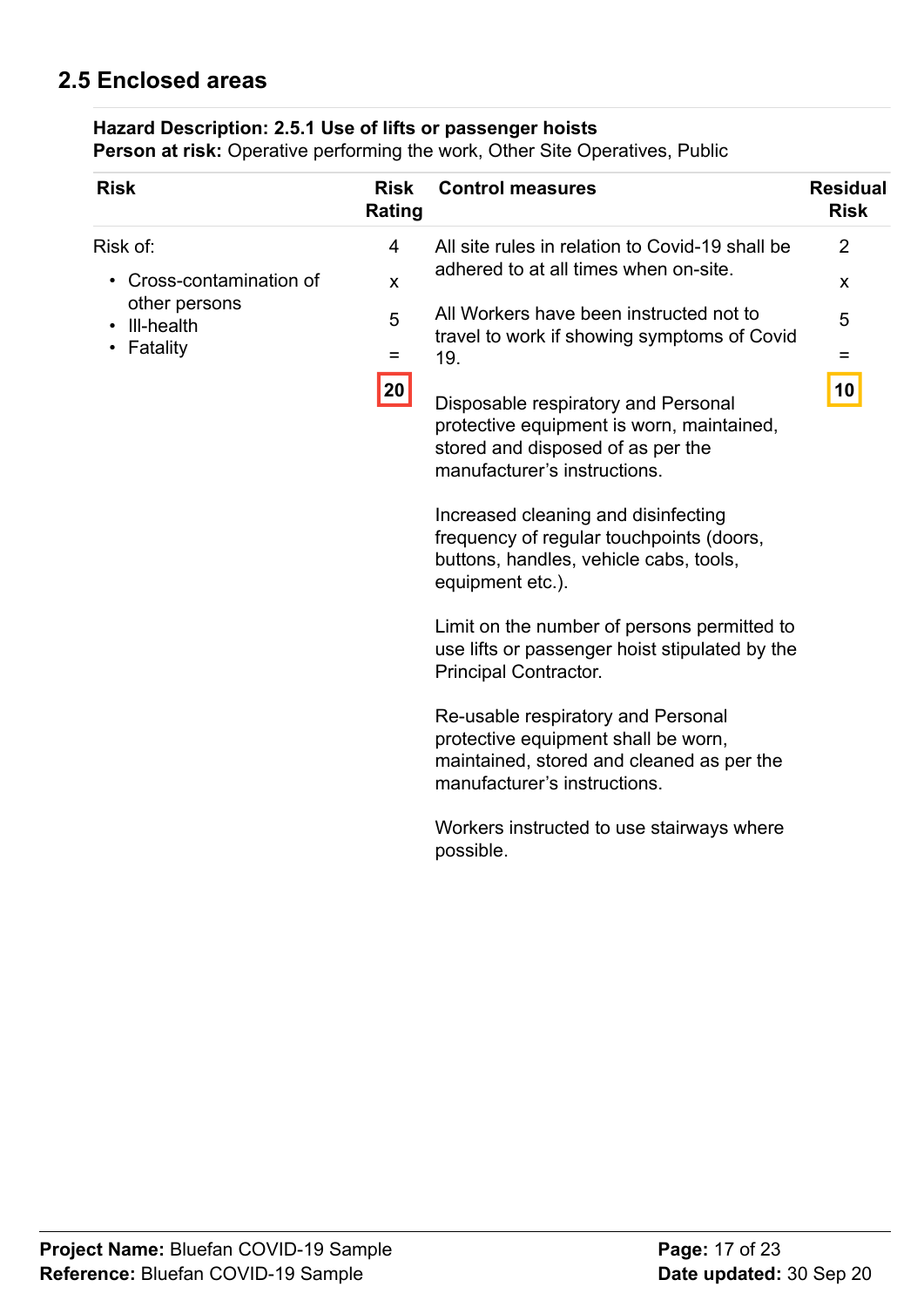# <span id="page-17-0"></span>**2.6 Use of tools and equipment**

#### **Hazard Description: 2.6.1 Use of tools and equipment**

| <b>Risk</b>                                           | <b>Risk</b><br>Rating | <b>Control measures</b>                                                                                                                                                                                  | <b>Residual</b><br><b>Risk</b> |
|-------------------------------------------------------|-----------------------|----------------------------------------------------------------------------------------------------------------------------------------------------------------------------------------------------------|--------------------------------|
| Risk of:                                              | 4                     | All site rules in relation to Covid-19 shall be<br>adhered to at all times when on-site.<br>X<br>All Workers have been instructed not to<br>5<br>travel to work if showing symptoms of Covid<br>Ξ<br>19. | $\overline{2}$                 |
| Cross-contamination of<br>other persons<br>III-health |                       |                                                                                                                                                                                                          | X                              |
|                                                       |                       |                                                                                                                                                                                                          | 5                              |
| Fatality                                              |                       |                                                                                                                                                                                                          | =                              |
|                                                       | 20                    | Disposable respiratory and personal<br>protective equipment is worn, maintained,<br>stored and disposed of as per the<br>manufacturer's instructions.                                                    | 10                             |
|                                                       |                       | Re-usable respiratory and personal<br>protective equipment shall be worn,<br>maintained, stored and cleaned off as per<br>the manufacturer's instructions.                                               |                                |
|                                                       |                       | Surgical gloves provided to Workers to wear<br>when using tools and equipment.                                                                                                                           |                                |
|                                                       |                       | Workers are instructed to wash hands after<br>using any tool or piece of equipment.                                                                                                                      |                                |
|                                                       |                       | Workers will be issued with personal tools<br>and equipment to use where reasonably<br>practicable to do so.                                                                                             |                                |
|                                                       |                       | Workers will clean and disinfect regular<br>touchpoints (doors, buttons, handles, vehicle<br>cabs, tools, equipment etc.) after finishing<br>with the use of tool or equipment.                          |                                |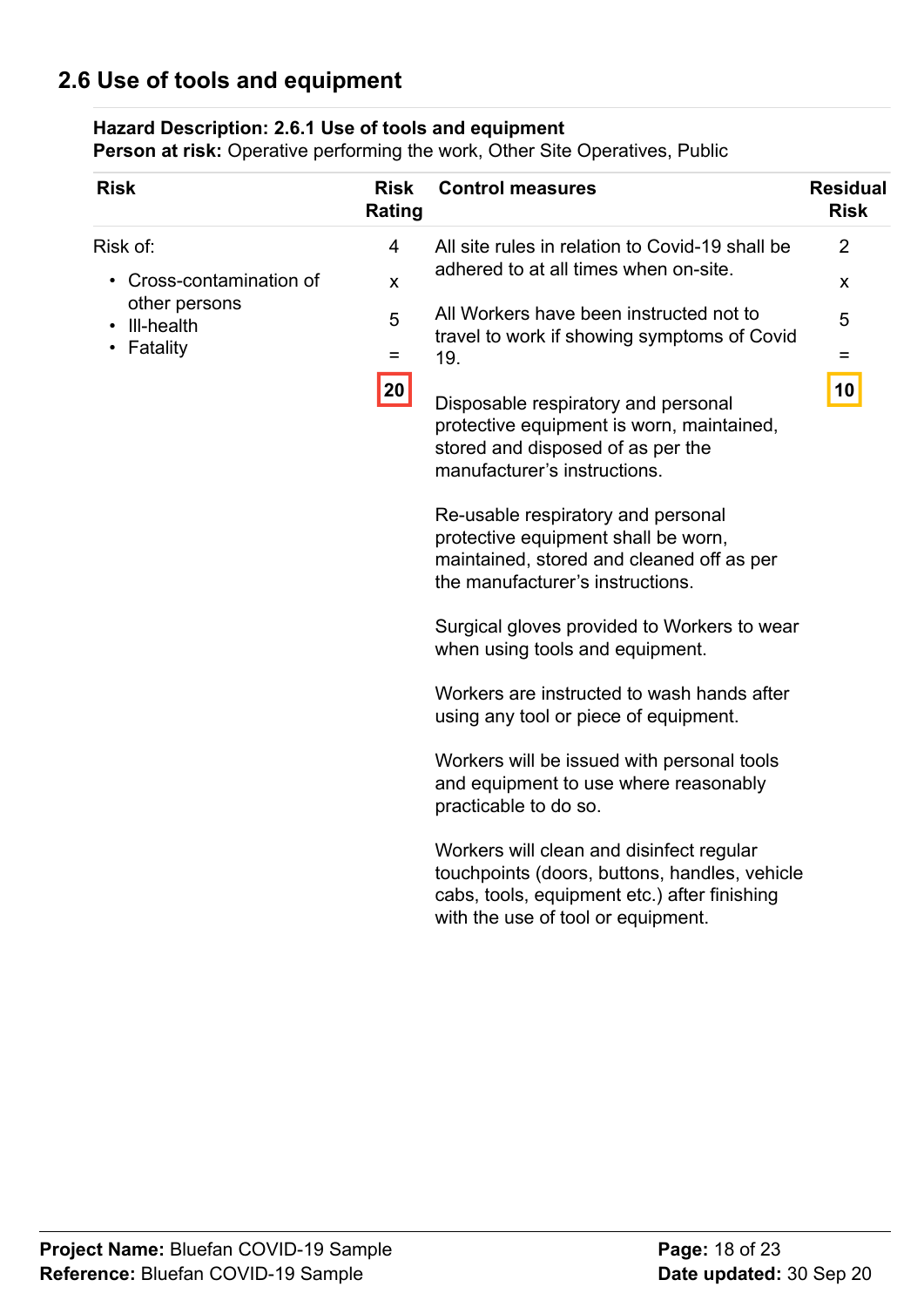## <span id="page-18-0"></span>**2.7 Canteens and Rest areas**

### **Hazard Description: 2.7.1 Use of canteens and rest areas**

| <b>Risk</b>                                                                                                          | <b>Risk</b><br>Rating              | <b>Control measures</b>                                                                                                                                                                   | <b>Residual</b><br><b>Risk</b> |
|----------------------------------------------------------------------------------------------------------------------|------------------------------------|-------------------------------------------------------------------------------------------------------------------------------------------------------------------------------------------|--------------------------------|
| Risk of:<br>Cross-contamination of<br>$\bullet$<br>other persons<br>III-health<br>$\bullet$<br>Fatality<br>$\bullet$ | 4<br>X<br>5<br>$=$<br>$\boxed{20}$ | All site rules in relation to Covid-19 shall be<br>adhered to at all times when on-site.                                                                                                  | $\overline{2}$<br>X            |
|                                                                                                                      |                                    | All Workers have been instructed not to<br>travel to work if showing symptoms of Covid<br>19.                                                                                             | 5<br>$=$                       |
|                                                                                                                      |                                    | Covid 19 toolbox talk delivered to all<br>company workers.                                                                                                                                | 10                             |
|                                                                                                                      |                                    | Daily briefing at the site that reminds<br>workers of the specific control measures that<br>are necessary to protect them, their families<br>and the UK population.                       |                                |
|                                                                                                                      |                                    | Disposable respiratory and Personal<br>protective equipment is worn, maintained,<br>stored and disposed of as per the<br>manufacturer's instructions.                                     |                                |
|                                                                                                                      |                                    | Increased cleaning and disinfecting<br>frequency of regular touchpoints (doors,<br>buttons, handles, vehicle cabs, tools,<br>equipment etc.).                                             |                                |
|                                                                                                                      |                                    | Re-usable respiratory and Personal<br>protective equipment shall be worn,<br>maintained, stored and cleaned of as per the<br>manufacturer's instructions.                                 |                                |
|                                                                                                                      |                                    | Seating and tables configured to reduce face<br>to face interactions.                                                                                                                     |                                |
|                                                                                                                      |                                    | Social distancing guidelines of 2 meters<br>apart adhered to at all times. A distance of 1<br>meter plus risk mitigations is permitted<br>where 2-meter distancing cannot be<br>achieved. |                                |
|                                                                                                                      |                                    | The capacity of canteens and rest areas<br>managed by the Principal Contractor.                                                                                                           |                                |
|                                                                                                                      |                                    | Warning signage displayed and maintained<br>by the Principal Contractor.                                                                                                                  |                                |
|                                                                                                                      |                                    | Workers are encouraged to bring food, drink,<br>utensils and drinking bottles etc. from home.                                                                                             |                                |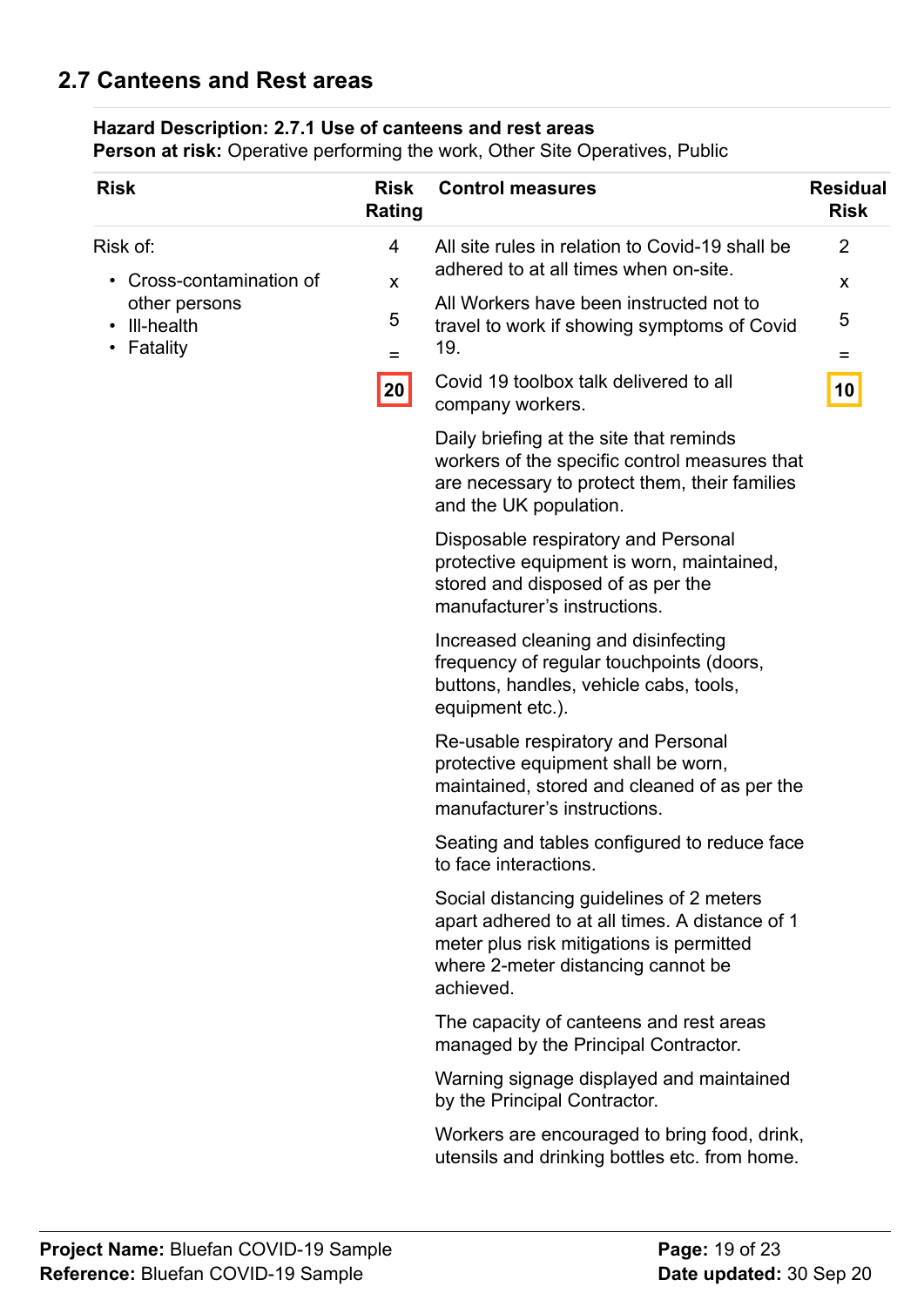Workers are prohibited from work on-site until they have completed the induction specific to Covid-19 management on site.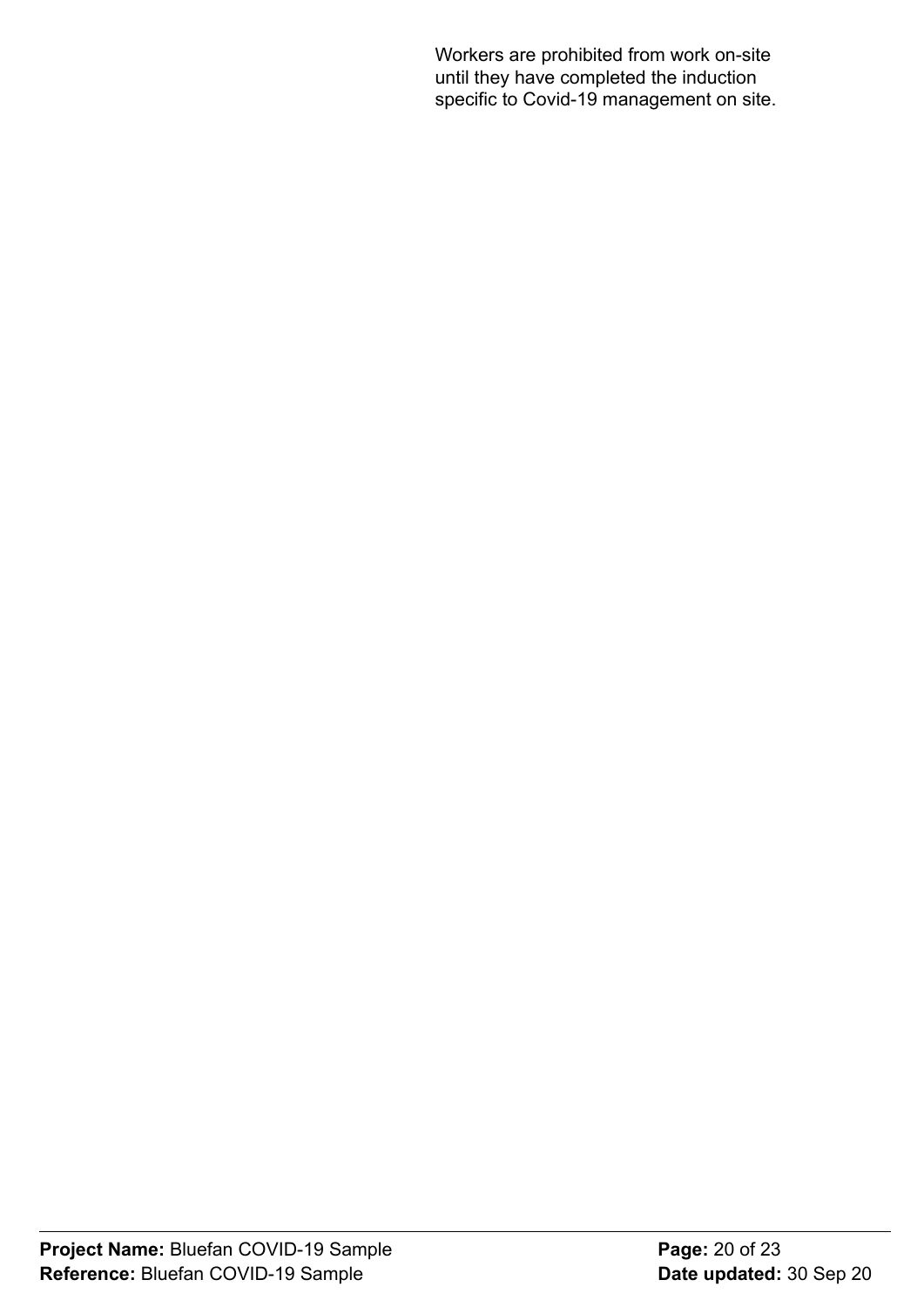# <span id="page-20-0"></span>**2.8 Domestic Premises**

| <b>Risk</b>                             | <b>Risk</b><br>Rating | <b>Control measures</b>                                                                                                                                                                | <b>Residual</b><br><b>Risk</b> |  |
|-----------------------------------------|-----------------------|----------------------------------------------------------------------------------------------------------------------------------------------------------------------------------------|--------------------------------|--|
| Risk of:                                | 3                     | A dynamic risk assessment carried out                                                                                                                                                  | $\overline{2}$                 |  |
| Cross-contamination of                  | X                     | before entering the property.                                                                                                                                                          | X                              |  |
| other persons<br>III-health<br>Fatality | 5                     | All Workers will confirm that they (And<br>people within their household) are free from<br>Coronavirus symptoms before starting work<br>that day.                                      | 5                              |  |
|                                         | $=$<br> 15            |                                                                                                                                                                                        | $\equiv$                       |  |
|                                         |                       | Face masks and surgical grade gloves shall<br>always be worn when within the property<br>and changed as needed.                                                                        | 10                             |  |
|                                         |                       | Household members are required to wait in<br>another room or go outside whilst the<br>Worker performs the task.                                                                        |                                |  |
|                                         |                       | Workers have the right to cancel a job if they<br>feel that they cannot maintain social<br>distancing of 2 meters or 1 meter plus risk<br>mitigations at any time during the activity. |                                |  |
|                                         |                       | Workers will open windows where possible<br>to improve ventilation within the rooms that<br>they are working in.                                                                       |                                |  |

**Hazard Description: 2.8.1 Access and work within occupied domestic premises Person at risk:** Operative performing the work, Other Site Operatives, Public

#### **Hazard Description: 2.8.2 Access and work within unoccupied domestic premises Person at risk:** Operative performing the work, Other Site Operatives

| <b>Risk</b>                                                                                               | <b>Risk</b><br>Rating    | <b>Control measures</b>                                                                                                                                                                                                     | <b>Residual</b><br><b>Risk</b> |  |
|-----------------------------------------------------------------------------------------------------------|--------------------------|-----------------------------------------------------------------------------------------------------------------------------------------------------------------------------------------------------------------------------|--------------------------------|--|
| Risk of:<br>Cross-contamination of<br>$\bullet$<br>other persons<br>III-health<br>$\bullet$<br>• Fatality | 3                        | A dynamic risk assessment carried out<br>before entering the property.<br>All Workers will confirm that they (And<br>people within their household) are free from<br>Coronavirus symptoms before starting work<br>that day. | $\overline{2}$                 |  |
|                                                                                                           | X<br>5<br>$\equiv$<br>15 |                                                                                                                                                                                                                             | X<br>5<br>=                    |  |
|                                                                                                           |                          | Face masks and surgical grade gloves shall<br>always be worn when within the property<br>and changed as needed.                                                                                                             | 10                             |  |
|                                                                                                           |                          | Workers have the right to cancel a job if they<br>feel that they cannot maintain social<br>distancing of 2 meters, or 1 meter with risk<br>mitigations at any time during the activity.                                     |                                |  |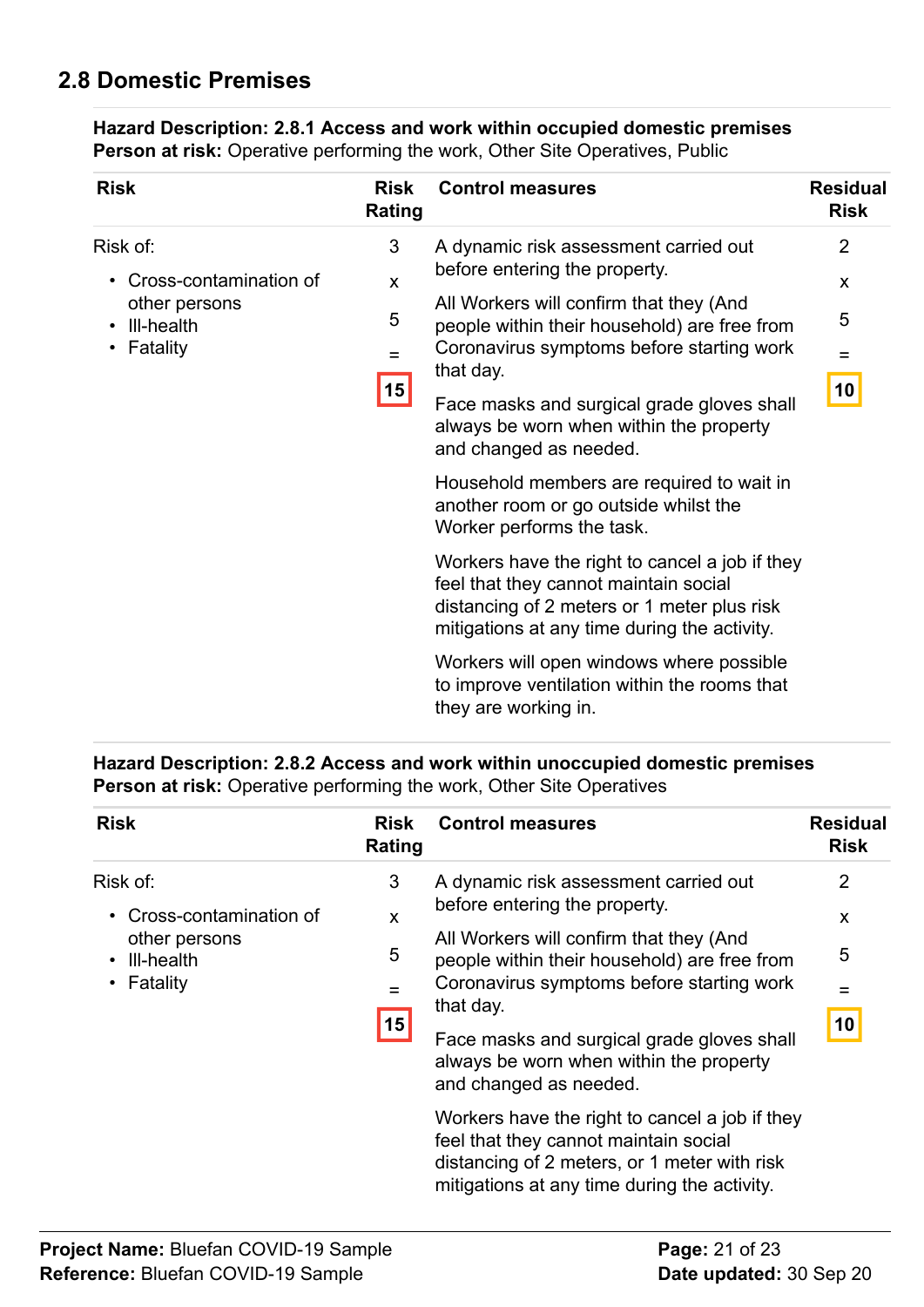Workers will open windows where possible to improve ventilation within the rooms that they are working in.